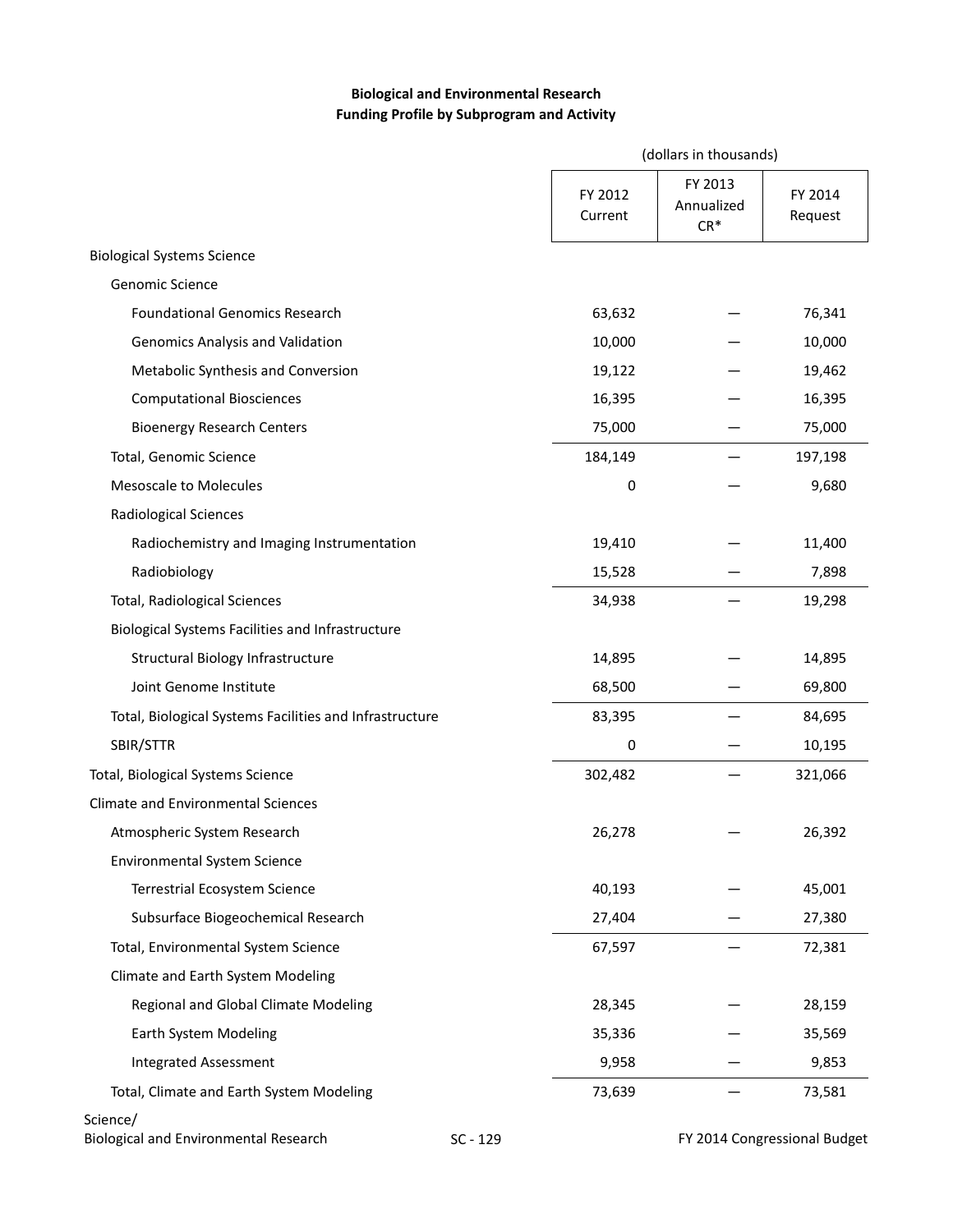|                                                                | (dollars in thousands) |                                 |                    |
|----------------------------------------------------------------|------------------------|---------------------------------|--------------------|
|                                                                | FY 2012<br>Current     | FY 2013<br>Annualized<br>$CR^*$ | FY 2014<br>Request |
| Climate and Environmental Facilities and Infrastructure        |                        |                                 |                    |
| Atmospheric Radiation Measurement Climate Research Facility    | 67,908                 |                                 | 71,199             |
| Environmental Molecular Sciences Laboratory                    | 50,324                 |                                 | 46,671             |
| Data Management                                                | 3,205                  |                                 | 3,496              |
| General Purpose Equipment (GPE)                                | 300                    |                                 | 500                |
| <b>General Plant Projects (GPP)</b>                            | 700                    |                                 | 500                |
| Total, Climate and Environmental Facilities and Infrastructure | 122,437                |                                 | 122,366            |
| SBIR/STTR                                                      | 0                      |                                 | 9,561              |
| Total, Climate and Environmental Sciences                      | 289,951                |                                 | 304,281            |
| Total, Biological and Environmental Research <sup>a</sup>      | 592,433                | 613,287                         | 625,347            |

\*FY 2013 amounts shown reflect the P.L. 112-175 continuing resolution level annualized to a full year. These amounts are shown only at the "congressional control" level and above; below that level a dash  $(-)$  is shown.

<sup>a</sup> SBIR/STTR funding:

 $\overline{a}$ 

- FY 2012 Appropriation: SBIR \$15,092,000 and STTR \$2,032,000 (transferred out of BER in FY 2012 Current column)
- FY 2014 Request: SBIR \$17,287,000 and STTR \$2,469,000

### **Public Law Authorizations**

Public Law 95-91, "Department of Energy Organization Act", 1977

Public Law 102-468, "Energy Policy Act of 1992" Public Law 109-58, "Energy Policy Act of 2005" Public Law 110-69, "America COMPETES Act of 2007" Public Law 111-358, "America COMPETES Reauthorization Act of 2010"

### **Overview**

The Biological and Environmental Research (BER) program supports fundamental research and scientific user facilities to address diverse and critical global challenges. The program seeks to understand how genomic information is translated to functional capabilities, enabling more confident redesign of microbes and plants for sustainable biofuels production, improved carbon storage, or contaminant bioremediation. BER research advances understanding of the roles of the earth's biogeochemical systems (the atmosphere, land, oceans, sea ice, and subsurface) in determining climate so we can predict climate decades or

centuries into the future, information needed to plan for future energy and resource needs.

BER research uncovers nature's secrets from the diversity of microbes and plants to understand how biological systems work, how they interact with each other, and how they can be manipulated to harness their processes and products. By starting with the potential encoded by organisms' genomes, BER scientists seek to define the principles that guide the translation of the genetic code into functional proteins and the metabolic/regulatory networks underlying the systems biology of plants and microbes as they respond to and modify their environments.

BER plays a unique and vital role in supporting research on atmospheric processes, climate change modeling, interactions between ecosystems and greenhouse gases (especially carbon dioxide  $[CO<sub>2</sub>]$ ), and analysis of impacts and interdependencies of climatic change with energy production and use. BER contributes toward understanding the earth's radiant energy balance associated with clouds, aerosols, and atmospheric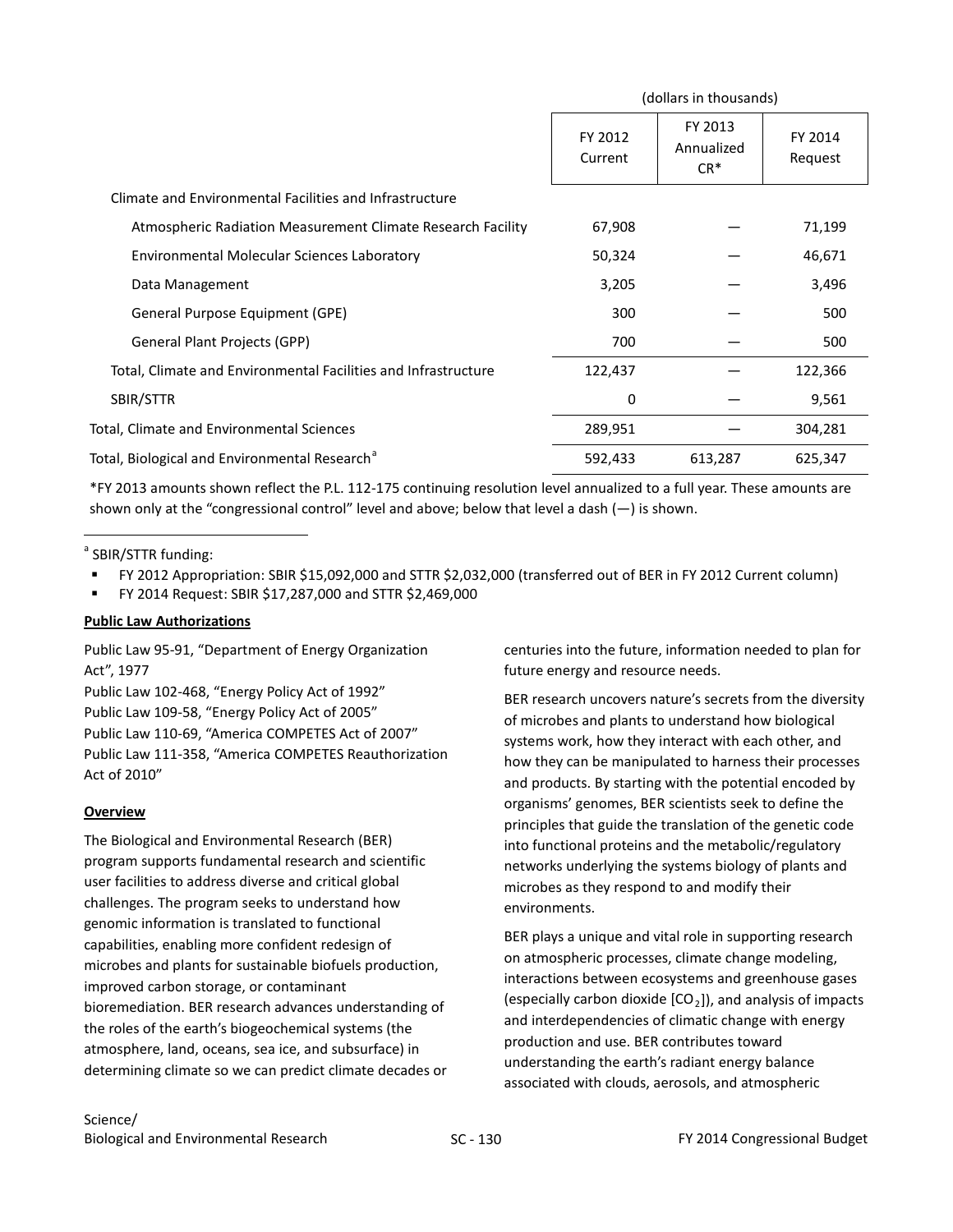greenhouse gases, the three factors contributing the most uncertainty in global climate change models. BER also supports research to understand the impacts of climatic change—warmer temperatures, changes in precipitation, increased levels of greenhouse gases, changing distributions of weather extremes—on different ecosystems such as forests, grasslands, and farmland. Finally, BER research seeks understanding of the critical role that biogeochemical processes play in controlling the cycling and mobility of materials in the earth's subsurface and across key surface-subsurface interfaces in the environment.

BER's scientific impact has been transformative. Efforts to map the human genome, primarily the U.S. supported international Human Genome Project, which DOE formally began in 1990, initiated the era of modern biotechnology and genomics-based systems biology. Today, with its Genomic Sciences Program and the DOE Joint Genome Institute (JGI), BER researchers are using the powerful tools of plant and microbial systems biology to pursue fundamental breakthroughs needed to develop cost-effective cellulosic biofuels. Our three DOE Bioenergy Research Centers lead the world in fundamental biofuels relevant research.

<span id="page-2-0"></span>Since the 1950s, BER has been a critical contributor to climate science research in the U.S., beginning with atmospheric circulation studies that were the forerunners of modern climate models. Today, BER research contributes to the Community Earth System Model, a leading U.S. climate model, and addresses two of the most critical areas of uncertainty in contemporary climate science—the impact of clouds and aerosols through support of the Atmospheric Radiation Measurement Climate Research Facility (ARM), which is used by hundreds of scientists worldwide. BER has been a pioneer of ecological and environmental studies in terrestrial ecosystems. BER's Environmental Molecular Sciences Laboratory (EMSL) provides powerful suites of instruments and computers to characterize biological organisms and molecules.

#### **Basic and Applied R&D Coordination**

BER research underpins the needs of DOE's energy and environmental missions. Basic research on microbes and plants provides fundamental understanding that can be used to develop new bioenergy crops and improved biofuel production processes that are cost effective and sustainable. This research is relevant to other agencies,

including DOE's Office of Energy Efficiency and Renewable Energy and the U.S. Department of Agriculture. Coordination with other federal agencies on priority science needs occurs through the Biomass Research and Development Board, a congressionally mandated interagency group created by the Biomass Research and Development Act of 2000, as amended by the Energy Policy Act of 2005, and under the Office of Science and Technology Policy.

BER research to understand and predict future changes in the Earth's climate system provides important tools that link climate predictions to evaluations of new energy policies and help guide the design criteria for next generation energy infrastructures. BER research on the transport and transformation of energy-related substances in subsurface environments provides understanding that can enable DOE's Office of Environmental Management (EM) to develop new strategies for the remediation of weapons-related and other contaminants at DOE sites. DOE program managers have established formal technical coordination working groups that meet on a regular basis to discuss R&D programs with wide applications for basic and applied programs, including the Office of Environmental Management. In general, BER coordinates with DOE's applied technology programs through regular joint program manager meetings, by participating in their internal program reviews, by participating in joint principal investigator meetings, and by conducting joint technical workshops. In FY 2014, SC and EM will also implement new platforms for coordination such as workshops and formal technical coordination working groups, which have been used to effectively improve coordination between basic research and applied programs in DOE.

#### **Program Accomplishments and Milestones**

*Advancing the science needed for next-generation biofuels.* The DOE Bioenergy Research Center (BRC) researchers have developed new approaches for engineering non-food plant biomass that can be more easily and efficiently digested for conversion into biofuels. These include increasing easily-digestible starch levels in the candidate biofuels crop switchgrass and discovering new lignin subunits within plant biomass that could be future engineering targets to make it easier to process into liquid fuel. They have also identified specific genes that enable biofuel-producing microorganisms to

Science/ Biological and Environmental Research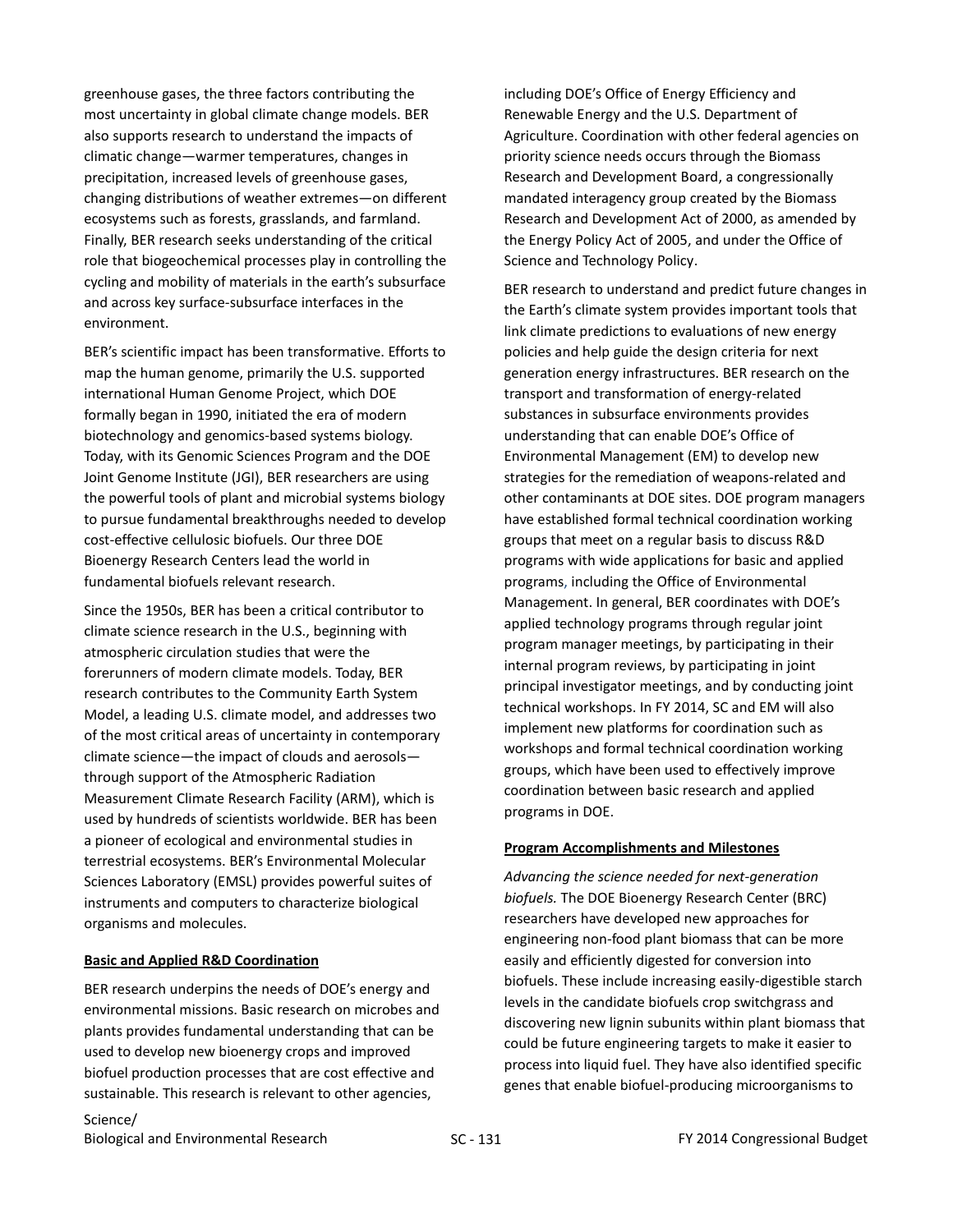cope with toxic and inhibitory chemical components produced during biomass pretreatment processes, avoiding the expense of removing residual toxic chemicals from pretreated biomass.

*Genome-based studies to address global carbon cycling processes*. Researchers at the DOE Joint Genome Institute recently discovered novel groups of methane-producing microbes in climate-sensitive environments such as Arctic permafrost by directly sequencing genomes from soil samples. Understanding genome-encoded metabolic properties of environmental microbes underpins the development of detailed metabolic models of key organisms involved in globally significant carbon cycling. These models enable a more predictive understanding of how microorganisms impact global carbon flux.

*Observations, new data, and science teams advance climate predictions.* A team of national laboratory scientists collected new observations to produce a sophisticated aerosol microphysical model that more accurately resolves aerosol sizes and mixing states, and implemented these into the Community Earth System Model. A second team of national laboratory, university, and private research scientists used the Environmental Molecular Sciences Laboratory (EMSL) to show that secondary organic aerosols have much longer lifetimes than previously predicted. A third team of academic scientists advanced a submodel that combines photosynthetic activity with atmospheric solar radiation availability. National laboratory researchers used this collective set of achievements to demonstrate that the improved atmospheric and ecology components of the Community Earth System Model lead to improved confidence in climate predictions.

*Atmospheric Radiation Measurement (ARM) facility advances both cloud modeling and NASA satellite capabilities.* A research team involving scientists from DOE and NASA laboratories participated in a joint DOE-NASA experiment conducted in 2012 at the Oklahoma ARM site. The ARM facility's three dimensional, high resolution observations represent the only data set that combines a long time series with sequences of severe and extreme thunderstorms impacting the central U.S. Early results are extending capabilities of the Community Earth System Model to accurately represent extreme events (e.g., heat waves, droughts, and storms), and the same data extended the range of applicability of NASA satellite sensors to map two-dimensional global aerosol and cloud fields.

**Milestone Date**

All Systems Biology Knowledgebase infrastructure is installed and operational, with initial full public release to enable key scientific objectives in plant and microbial research: integration of data to reconstruct and predict metabolic and gene expression regulatory networks for up to 1,000 microbes and integration of phenotypic and experimental data for bioenergy plants to predict manipulation of biomass properties. (Genomic 2<sup>nd</sup> Qtr, FY 2013

Use new climate model simulations to quantify the interactions between clouds and climate changes. (Climate and Earth System Modeling)  $4<sup>th</sup>$  Otr. FY 2013

The average achieved operation time of the BER scientific user facilities as a percentage of the total scheduled annual operating time is greater than 98%. (Supporting Information/ Facilities Users and Hours)  $4^{\text{th}}$  Otr. FY 2013

#### **Program Planning and Management**

Science)

BER uses bro[a](#page-3-0)d input from scientific workshops<sup>a</sup> and external reviews, including those performed by the National Academies, to identify current and future scientific and technical needs and challenges in current national and international research efforts, as well as for program evaluation, consistent with the President's management agenda.<sup>[b](#page-3-1)</sup> BER also receives advice from the Biological and Environmental Research Advisory Committee (BERAC) on the management of its research programs (through Committee of Visitors [COV] reviews), on the direction and focus of its research programs, and on strategies for long-term planning and development of its research activities.

In FY 2011, BERAC issued a report on an overall strategy to inform a long-term vision for BER. A key emphasis of the report was the identification of the greatest scientific challenges in biological, climate, and environmental systems science that BER should address in the long-term (20-year horizon) and how BER should be positioned to

<sup>&</sup>lt;sup>a</sup> BER scientific workshop reports are available at [http://science.energy.gov/ber/news-and-resources.](http://science.energy.gov/ber/news-and-resources)<br><sup>b</sup> [http://www.whitehouse.gov/sites/default/files/omb/](http://www.whitehouse.gov/sites/default/files/omb/memoranda/2012/m-12-14.pdf) [memoranda/2012/m-12-14.pdf](http://www.whitehouse.gov/sites/default/files/omb/memoranda/2012/m-12-14.pdf)

<span id="page-3-1"></span><span id="page-3-0"></span>Biological and Environmental Research SC - 132 FY 2014 Congressional Budget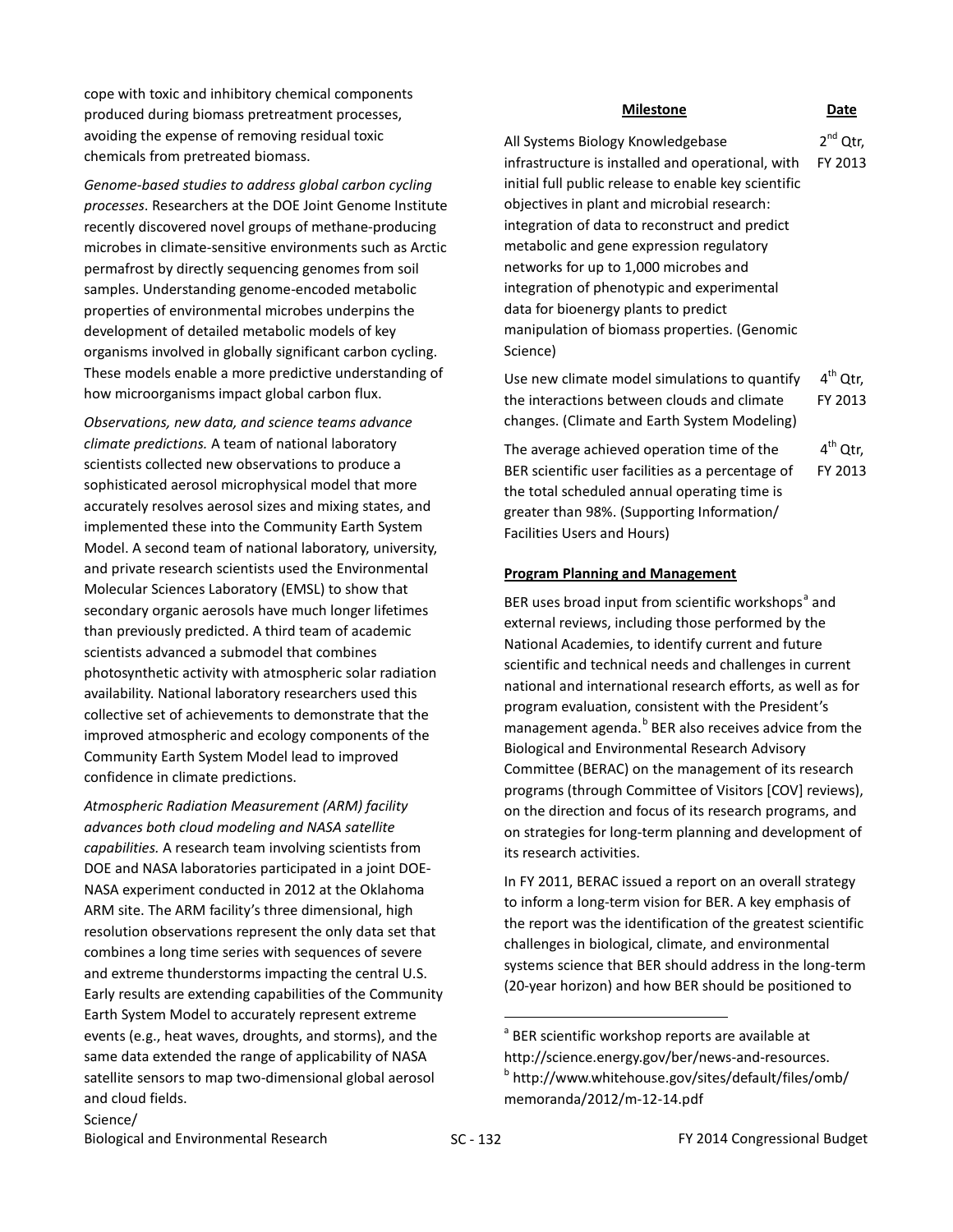address those challenges; the continued or new fields of BER-relevant science that DOE will need to pursue to achieve its future mission challenges; and the future scientific and technical advances needed to underpin BER's complex systems science. The report, "Grand Challenges for Biological and Environmental Research: A Long-Term Vision"<sup>[a](#page-4-0)</sup> identified grand challenges in complex systems and synthetic biology, climate modeling and climate-related ecosystem science, energy sustainability, computing, and training and workforce development. In 2013, BERAC prepared a companion strategy report, "BER Virtual Laboratory: Innovative Framework for Biological and Environmental Grand Challenges" to inform the technology and facilities priorities to meet an ambitious long-term vision for BER research.

BER supports research at universities, research institutes, private companies, and DOE national laboratories. All BER-supported research undergoes regular peer review and merit evaluation based on procedures established in 10 CFR 605 for the external grant program and using a similar process for research at the national laboratories. BERAC conducts COV reviews of the merit evaluation conducted by BER subprograms every three years. Results of these reviews and BER responses are posted online.<sup>a</sup> The Climate and Environmental Sciences Division will undergo a COV review in FY 2013. A COV will be assembled in 2014 to review the Biological System Science Division.

Every three years, BER also conducts consolidated onsite merit, operational, management, and safety reviews of each of its user facilities. Results of these reviews are used to address management, scientific, operational, and safety deficiencies. The BER program is coordinated with activities of over 14 other federal organizations supporting or conducting complementary research. BER Climate Change Research is coordinated with the U.S. Global Change Research Program (USGCRP), an interagency program codified by Public Law 101–606 and involving other federal agencies and departments.

#### **Program Goals and Funding**

 $\overline{a}$ 

Office of Science performance expectations (and therefore funding requests) are focused on four areas: *Research*: Increase our understanding of and enable predictive control of phenomena in complex biological, climatic, and environmental systems sciences.

*Facility Operations*: Maximize the reliability, dependability, and availability of the SC scientific biological, climatic, and environmental user facilities.

*Future Facilities*: Build future and upgrade existing facilities and experimental capabilities to ensure the continuing value of the SC scientific user facilities. All construction projects and MIEs are within 10% of their specified cost and schedule baselines.

*Scientific Workforce*: Contribute to the effort aimed at ensuring that DOE and the Nation have a sustained pipeline of highly skilled and diverse science, technology, engineering, and mathematics (STEM) workers.

<span id="page-4-0"></span><sup>&</sup>lt;sup>a</sup> <http://science.energy.gov/ber/berac/reports/> Science/ Biological and Environmental Research Theory Construction SC - 133 Theory Congressional Budget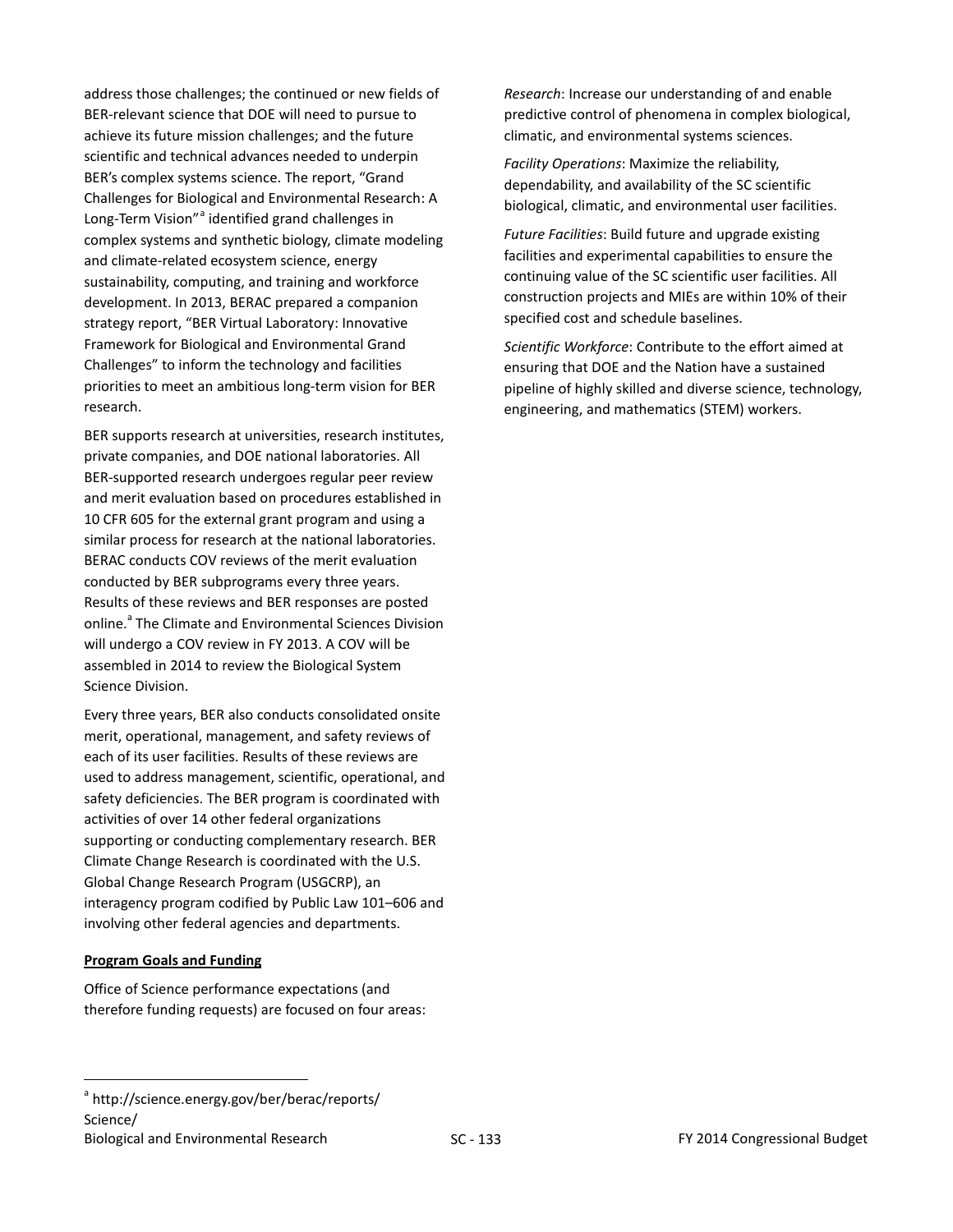### **Goal Areas by Subprogram**

|                                              | Research | Facility<br><b>Operations</b> | <b>Future Facilities</b> | Scientific<br>Workforce |
|----------------------------------------------|----------|-------------------------------|--------------------------|-------------------------|
| <b>Biological Systems Science</b>            | 72%      | 28%                           | 0%                       | 0%                      |
| Climate and Environmental Sciences           | 60%      | 40%                           | 0%                       | 0%                      |
| Total, Biological and Environmental Research | 66%      | 34%                           | 0%                       | 0%                      |

# **Performance Measures**

| <b>Performance</b><br>Goal (Measure) | BER Climate Model-Develop a coupled climate model with fully interactive carbon and sulfur cycles, as<br>well as dynamic vegetation to enable simulations of aerosol effects, carbon chemistry, and carbon<br>sequestration by the land surface and oceans and the interactions between the carbon cycle and<br>climate                                                                                                                                                                                                                                                                                                                                                                                                                                                                                                          |                                                                                                        |                                                                                                                                                         |  |
|--------------------------------------|----------------------------------------------------------------------------------------------------------------------------------------------------------------------------------------------------------------------------------------------------------------------------------------------------------------------------------------------------------------------------------------------------------------------------------------------------------------------------------------------------------------------------------------------------------------------------------------------------------------------------------------------------------------------------------------------------------------------------------------------------------------------------------------------------------------------------------|--------------------------------------------------------------------------------------------------------|---------------------------------------------------------------------------------------------------------------------------------------------------------|--|
| <b>Fiscal Year</b>                   | 2012                                                                                                                                                                                                                                                                                                                                                                                                                                                                                                                                                                                                                                                                                                                                                                                                                             | 2013 <sup>a</sup>                                                                                      | 2014                                                                                                                                                    |  |
| <b>Target</b>                        | Demonstrate coupled climate<br>models at 20-kilometer<br>resolution                                                                                                                                                                                                                                                                                                                                                                                                                                                                                                                                                                                                                                                                                                                                                              | Use new climate model<br>simulations to quantify<br>interactions between clouds and<br>climate changes | Use global models to estimate<br>most sensitive elements of<br>terrestrial carbon to climate<br>change for tropics, mid-latitudes,<br>and polar regions |  |
| <b>Result</b>                        | Met                                                                                                                                                                                                                                                                                                                                                                                                                                                                                                                                                                                                                                                                                                                                                                                                                              |                                                                                                        |                                                                                                                                                         |  |
| <b>Endpoint Target</b>               | BER supports the Community Earth System Model, a leading U.S. climate model, and addresses two of<br>the most critical areas of uncertainty in contemporary climate science—the impact of clouds and<br>aerosols. Delivery of improved scientific data and models (with quantified uncertainties) about the<br>potential response of the Earth atmosphere system to more accurately predict the Earth's future<br>climate is essential to plan for future energy needs, water resources, and land use. DOE will continue to<br>advance the science necessary to further develop predictive climate and earth system models at the<br>regional spatial scale and decadal to centennial time scales, involving close coordination with the U.S.<br>Global Change Research Program and through the international science community. |                                                                                                        |                                                                                                                                                         |  |

| l Performance<br>  Goal (Measure) | <b>BER Facility Operations</b> —Average achieved operation time of BER user facilities as a percentage of total<br>scheduled annual operation time |                   |       |  |
|-----------------------------------|----------------------------------------------------------------------------------------------------------------------------------------------------|-------------------|-------|--|
| <b>Fiscal Year</b>                | 2012                                                                                                                                               | 2013 <sup>a</sup> | 2014  |  |
| <b>Target</b>                     | $\geq 98\%$                                                                                                                                        | $\geq 98\%$       | ≥ 98% |  |
| Result                            | Met                                                                                                                                                |                   |       |  |

Science/

<sup>&</sup>lt;sup>a</sup> 2013 targets reflect DOE's FY 2013 Budget Request to Congress. FY 2013 target updates can be found in the upcoming FY 2012–2014 Annual Performance Plan and Report.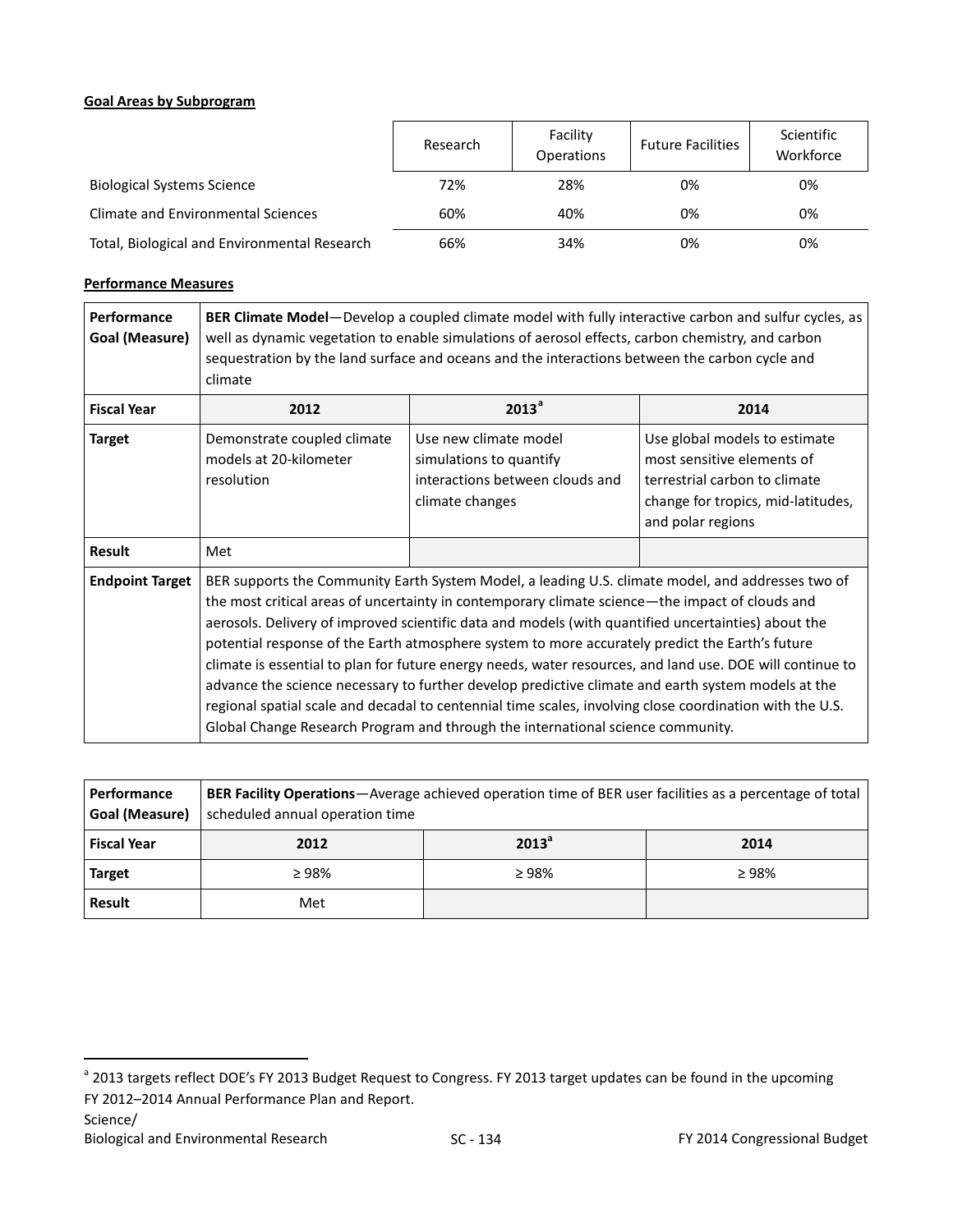| <b>Endpoint Target</b>   Many of the research projects that are undertaken at the Office of Science's scientific user facilities take |
|---------------------------------------------------------------------------------------------------------------------------------------|
| a great deal of time, money, and effort to prepare and regularly have a very short window of                                          |
| opportunity to run. If the facility is not operating as expected the experiment could be ruined or                                    |
| critically setback. In addition, taxpayers have invested millions or even hundreds of millions of dollars in                          |
| these facilities. The greater the period of reliable operations, the greater the return on the taxpayers'                             |
| investment.                                                                                                                           |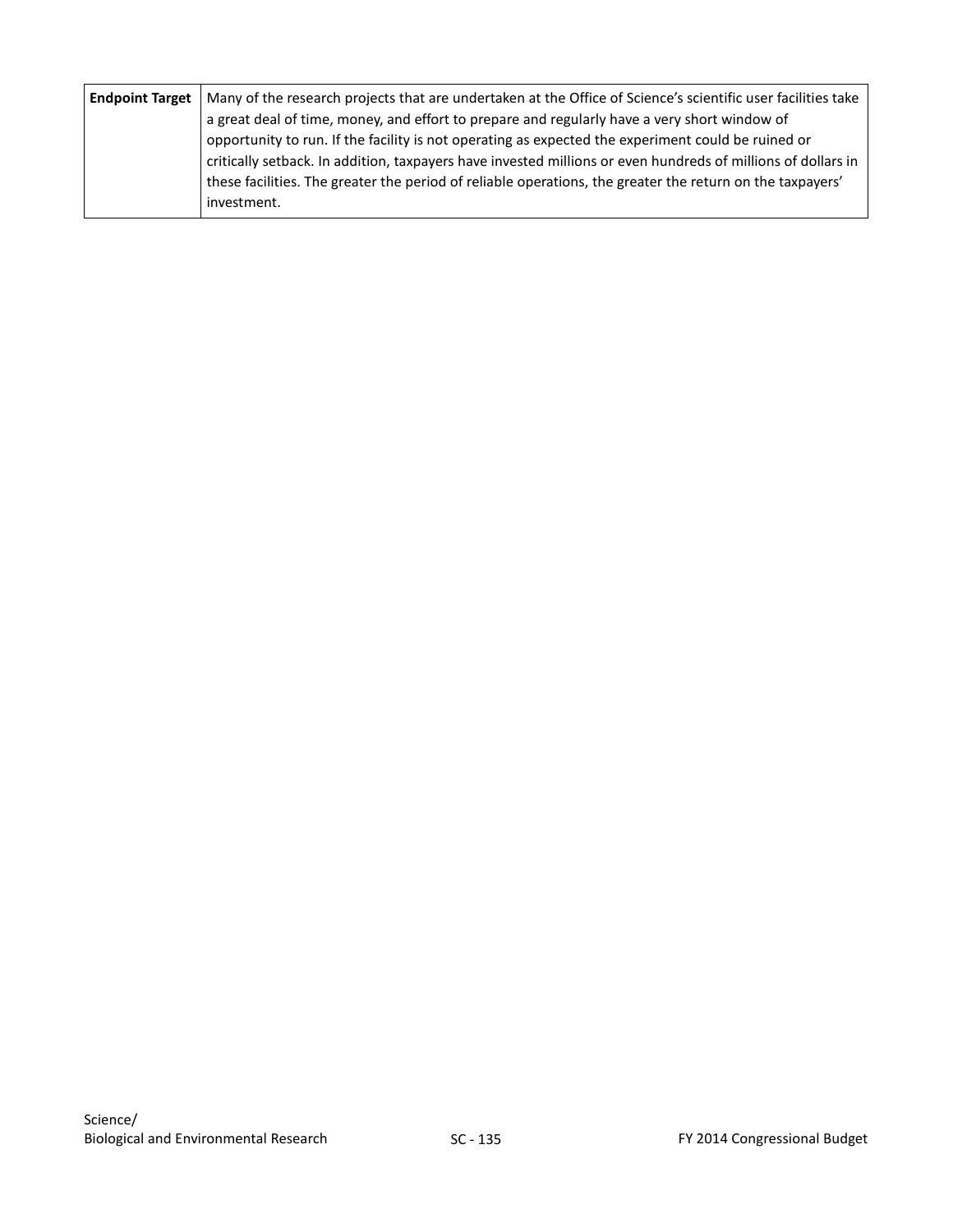### **Explanation of Funding and Program Changes**

Biological and Environmental Research will support key core research areas and scientific user facilities in bioenergy, climate, and environmental research. Increased investments target the development of biosystems design tools and the development of integrative analysis of experimental datasets to examine cross-scale (mesoscale to molecular) relationships among biological processes. Core research in foundational genomics, including the DOE Bioenergy Research Centers, will provide the fundamental biological system science to underpin advances in bioenergy production, carbon cycling in the environment and bioremediation processes. While overall funding for radiological sciences is decreased as funding for activities on human nuclear medicine is completed and radiation studies shift toward linking laboratory-based research with epidemiological research on low dose radiation effects, targeted investments will be made in specific radiological sciences activities to develop radiotracer imaging techniques for

bioenergy and environmental processes, and epidemiological research on low dose radiation effects in large populations.

Climate and Environmental Research activities will conduct preliminary scientific analysis of the sensitivity and uncertainty of climate predictions to examine climate sensitive geographies not represented by the Next Generation Ecosystem Experiment (NGEE) Arctic and Tropics studies. New observations of clouds, aerosols, and sensitive ecosystems will address uncertainty in climate models. There will be reduced investment in running climate projections that support global and regional climate assessments as the Intergovernmental Panel on Climate Change (IPCC) Assessment Report 5 (AR 5) will be completed in FY 2013. Terrestrial Ecosystem research will increase to characterize the complex interdependent processes and interrelationships between climate change and tropical ecosystems.

#### (dollars in thousands)

|         |         | FY 2014     |
|---------|---------|-------------|
| FY 2012 | FY 2014 | Request     |
| Current | Reguest | vs. FY 2012 |
|         |         | Current     |
| 302,482 | 321,066 | $+18,584$   |

#### Biological Systems Science

Investment in Foundation Genomics increases in the development of biosystems design tools and biodesign technologies and integrative analysis of experimental genomic science datasets to examine cross-scale relationships among biological processes. New activities exploit the powerful tools of the physical sciences to facilitate understanding of organisms from the molecular to mesoscale cellular organization. While overall funding for Radiological sciences research decreases, activities will enhance development of radiotracer imaging techniques for bioenergy and environmental processes, and efforts to link laboratory-based research with epidemiological studies on low dose radiation effects in large populations.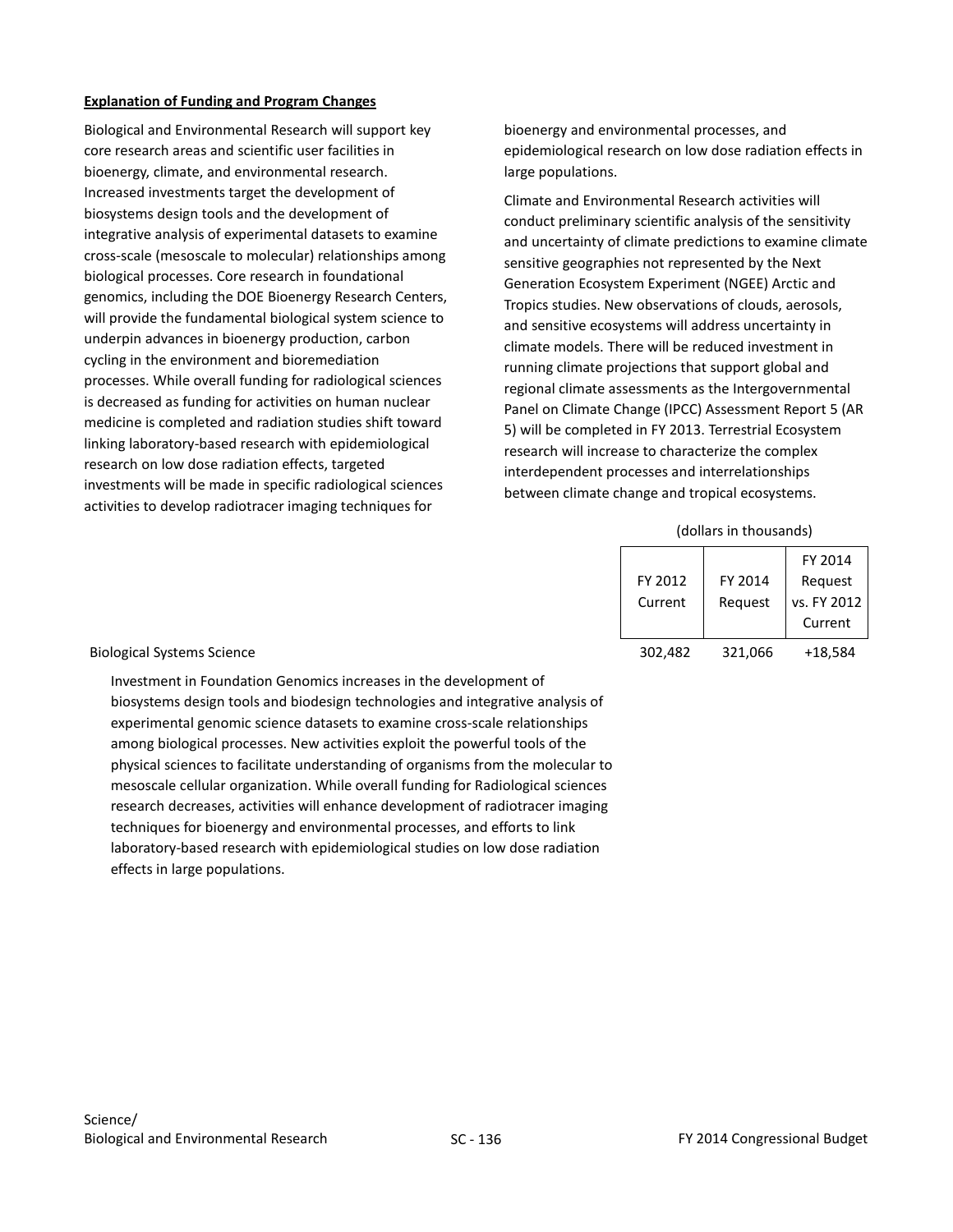|                                                                                                                                                                                                                                                                                                                                                                                                                                                                                                                                                                                                                    |                    | (dollars in thousands) |                                              |
|--------------------------------------------------------------------------------------------------------------------------------------------------------------------------------------------------------------------------------------------------------------------------------------------------------------------------------------------------------------------------------------------------------------------------------------------------------------------------------------------------------------------------------------------------------------------------------------------------------------------|--------------------|------------------------|----------------------------------------------|
|                                                                                                                                                                                                                                                                                                                                                                                                                                                                                                                                                                                                                    | FY 2012<br>Current | FY 2014<br>Request     | FY 2014<br>Request<br>vs. FY 2012<br>Current |
| <b>Climate and Environmental Sciences</b>                                                                                                                                                                                                                                                                                                                                                                                                                                                                                                                                                                          | 289,951            | 304,281                | +14,330                                      |
| BER observational efforts to describe the interrelationships between climate<br>change in Arctic, midlatitude, and tropical ecosystems will deliver new data and<br>more sophisticated multi-scale parameterizations in order to advance earth<br>system models. Modeling efforts will emphasize the interdependencies<br>involving global scale dynamics and higher resolution scale interactions for<br>regions that are of primary interest to both the scientific community and<br>stakeholders. New observations of clouds, aerosols, and sensitive ecosystems<br>will address uncertainty in climate models. |                    |                        |                                              |

Total, Biological and Environmental Research 692,433 625,347 +32,914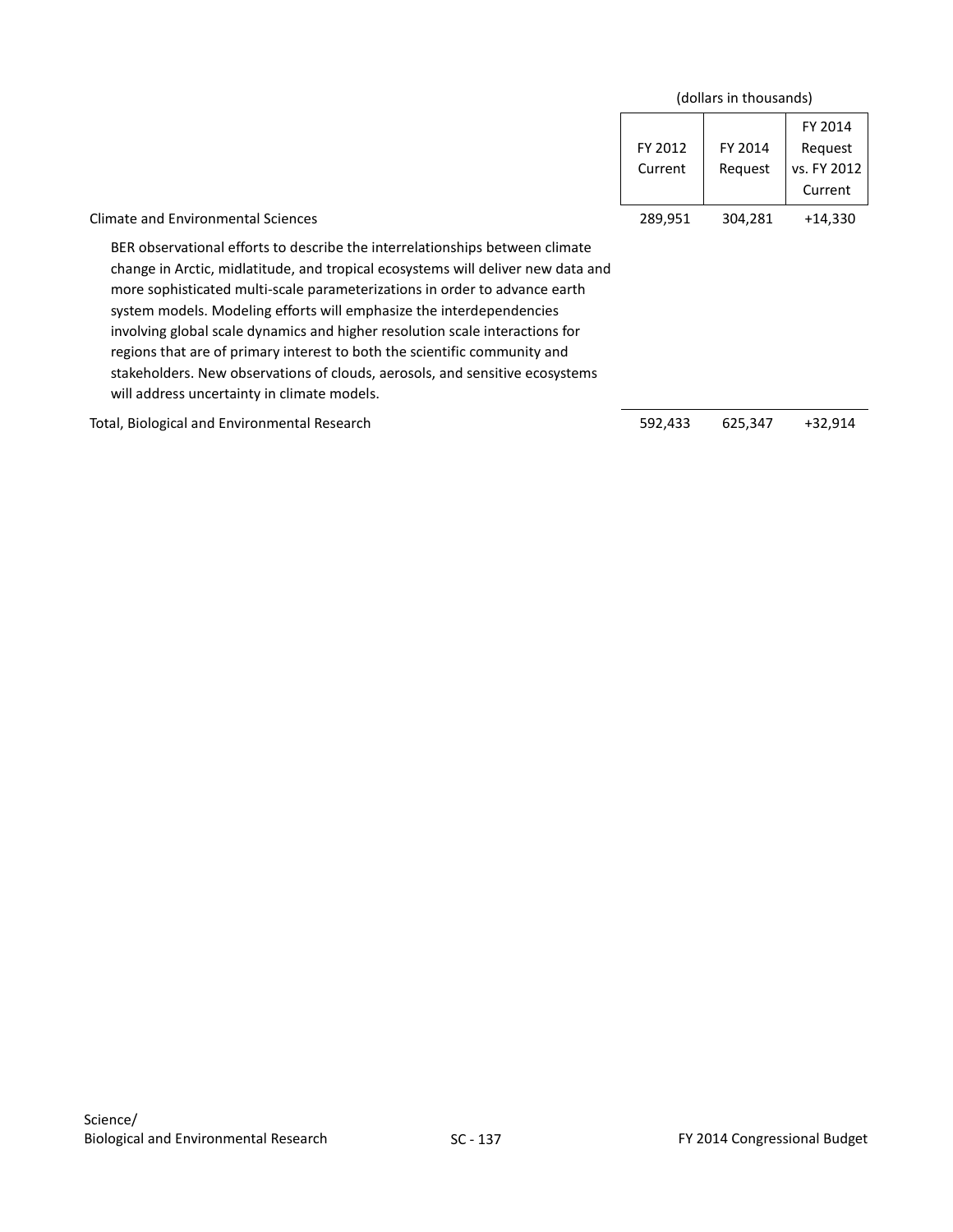# **Biological Systems Science Funding Profile by Activity**

|                                                         | (dollars in thousands) |               |         |
|---------------------------------------------------------|------------------------|---------------|---------|
|                                                         | FY 2012                | FY 2013       | FY 2014 |
|                                                         | Current                | Annualized CR | Request |
| <b>Genomic Science</b>                                  |                        |               |         |
| <b>Foundational Genomics Research</b>                   | 63,632                 |               | 76,341  |
| <b>Genomics Analysis and Validation</b>                 | 10,000                 |               | 10,000  |
| Metabolic Synthesis and Conversion                      | 19,122                 |               | 19,462  |
| <b>Computational Biosciences</b>                        | 16,395                 |               | 16,395  |
| <b>Bioenergy Research Centers</b>                       | 75,000                 |               | 75,000  |
| Total, Genomic Science                                  | 184,149                |               | 197,198 |
| <b>Mesoscale to Molecules</b>                           | 0                      |               | 9,680   |
| <b>Radiological Sciences</b>                            |                        |               |         |
| Radiochemistry and Imaging Instrumentation              | 19,410                 |               | 11,400  |
| Radiobiology                                            | 15,528                 |               | 7,898   |
| <b>Total, Radiological Sciences</b>                     | 34,938                 |               | 19,298  |
| Biological Systems Facilities and Infrastructure        |                        |               |         |
| Structural Biology Infrastructure                       | 14,895                 |               | 14,895  |
| Joint Genome Institute                                  | 68,500                 |               | 69,800  |
| Total, Biological Systems Facilities and Infrastructure | 83,395                 |               | 84,695  |
| SBIR/STTR                                               | 0                      |               | 10,195  |
| Total, Biological Systems Science <sup>a</sup>          | 302,482                |               | 321,066 |
|                                                         |                        |               |         |

<sup>a</sup> SBIR/STTR funding:

FY 2012 Appropriation: SBIR \$8,070,000 and STTR \$1,087,000 (transferred out of BER in FY 2012 Current column)

FY 2014 Request: SBIR \$8,921,000 and STTR \$1,274,000

### **Overview**

Biological Systems Science is unique in the U.S. science enterprise in integrating discovery- and hypothesis-driven science with technology development on plant and microbial systems relevant to DOE bioenergy mission needs. Systems biology is the multidisciplinary study of complex interactions specifying the function of entire biological systems—from single cells to multicellular organisms—rather than the study of individual components. The Biological Systems Science subprogram focuses on utilizing systems biology approaches to define the functional principles that drive living systems, from Science/ Biological and Environmental Research/

microbes and microbial communities to plants and other whole organisms.

Key questions that drive these studies include:

- **What information is encoded in the genome** sequence?
- How is information exchanged between different subcellular constituents?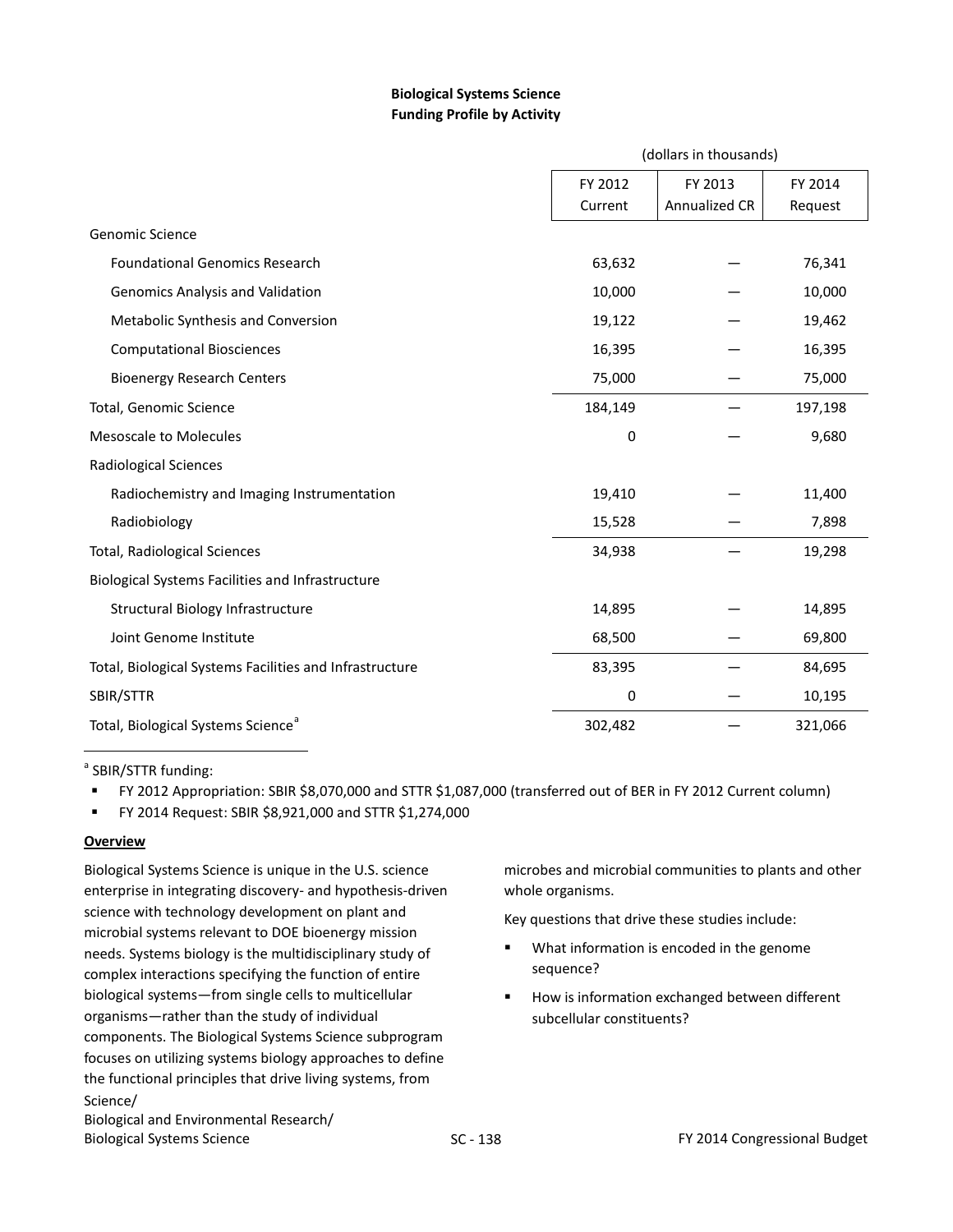What molecular interactions regulate the response of living systems and how can those interactions be understood dynamically and predictively?

The subprogram builds upon a successful track record in defining and tackling bold, complex scientific problems in genomics—problems that required the development of large tools and infrastructure; strong collaboration with the computer sciences community and the mobilization of multidisciplinary teams focused on plant and microbial bioenergy research. The approaches employed include genome sequencing, proteomics, metabolomics, structural biology, high-resolution imaging and

### **Explanation of Funding Changes**

characterization, and integration of information into computational models that can be iteratively tested and validated to advance a predictive understanding of biological systems from molecules to mesoscale.

The subprogram supports operation of a scientific user facility, the DOE Joint Genome Institute (JGI), and use of structural biology facilities through the development of instrumentation at DOE's national user facilities. Support is also provided for research at the interface of the biological and physical sciences and instrumentation for radiochemistry to develop new methods for real-time, high-resolution imaging of dynamic biological processes.

|                                                                                                                                                                                                                                                                                                                                                                                                                                                                                                                                                                                                                                                                                                                                                                               |                    | (dollars in thousands) |                                              |
|-------------------------------------------------------------------------------------------------------------------------------------------------------------------------------------------------------------------------------------------------------------------------------------------------------------------------------------------------------------------------------------------------------------------------------------------------------------------------------------------------------------------------------------------------------------------------------------------------------------------------------------------------------------------------------------------------------------------------------------------------------------------------------|--------------------|------------------------|----------------------------------------------|
|                                                                                                                                                                                                                                                                                                                                                                                                                                                                                                                                                                                                                                                                                                                                                                               | FY 2012<br>Current | FY 2014<br>Request     | FY 2014<br>Request<br>vs. FY 2012<br>Current |
| <b>Genomic Science</b>                                                                                                                                                                                                                                                                                                                                                                                                                                                                                                                                                                                                                                                                                                                                                        | 184,149            | 197,198                | $+13,049$                                    |
| Genomic Science research remains a priority activity, with Foundational<br>Genomics Research increasing for the development of biosystems design tools<br>and biodesign technologies for plant and microbial systems relevant to<br>bioenergy production, carbon and nutrient cycling, and environmental change.<br>Targeted research in Metabolic Synthesis and Conversion on cellulosic ethanol<br>and biohydrogen continues to be de-emphasized. Genomic Analysis and<br>Validation continues. The DOE Bioenergy Research Centers will conduct<br>research on advanced renewable biofuels. Computational Biosciences will<br>advance the Systems Biology Knowledgebase tools and integrative analyses of<br>plant and microbial functional genomics experimental datasets. |                    |                        |                                              |
| <b>Mesoscale to Molecules</b>                                                                                                                                                                                                                                                                                                                                                                                                                                                                                                                                                                                                                                                                                                                                                 | 0                  | 9,680                  | $+9,680$                                     |
| The properties of many complex systems at one observational scale cannot be<br>extrapolated accurately from processes at another scale because the nature of<br>the scaling relationships is unknown. New funding is provided for integrated<br>experimental and computational approaches to investigate the scaling<br>properties of processes occurring from the molecular to the mesoscale and<br>multicellular organization. Identifying scaling relationships allows accurate<br>representation of functional relationships within the cell, facilitating improved                                                                                                                                                                                                       |                    |                        |                                              |

respect to energy and the environment

predictions of multicellular interactions and biological organism behavior with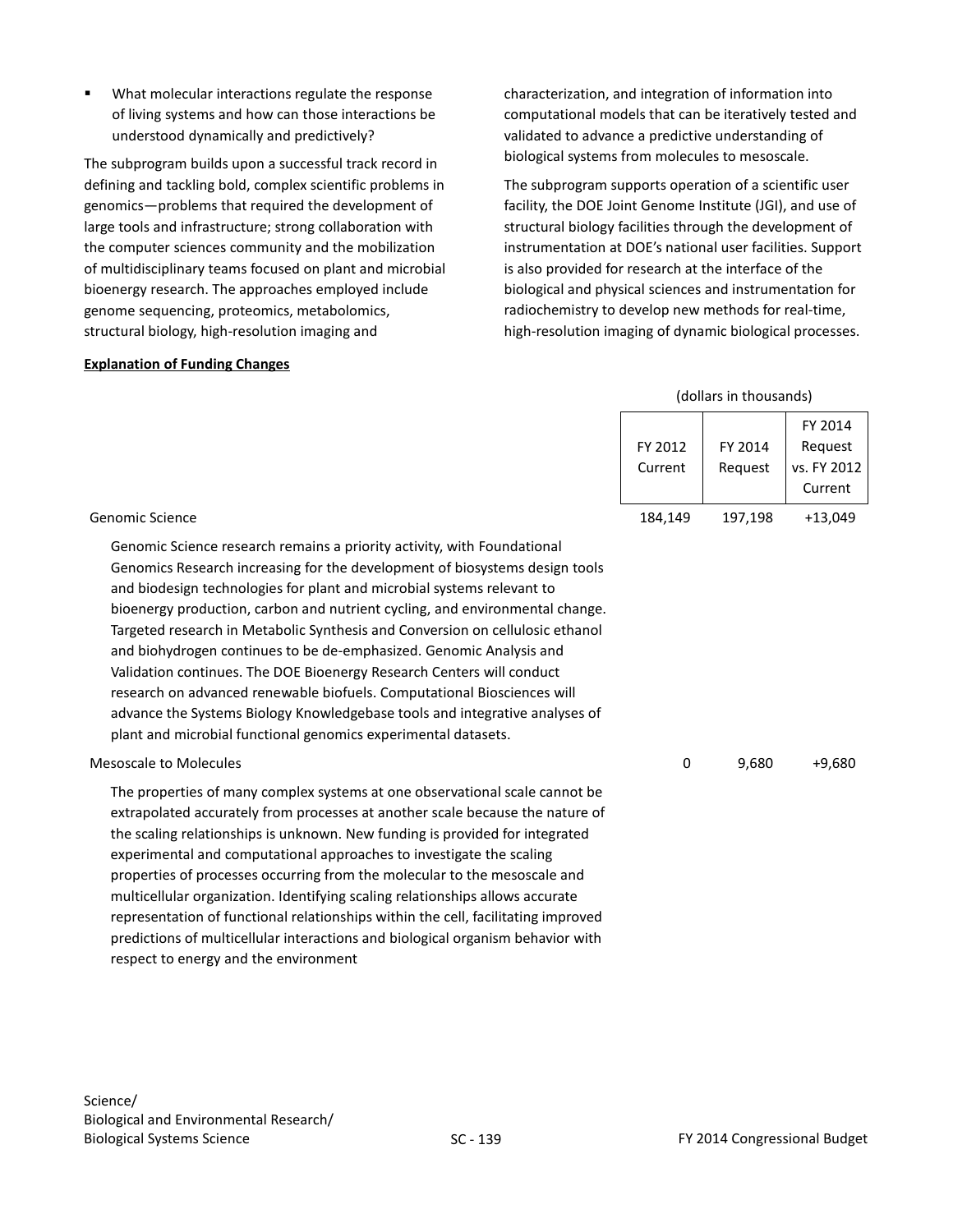<span id="page-11-0"></span>

|                                                                                                                                                                                                                                                                                                                                                                                                                                                                                                                                                                                                                                                                                 | (dollars in thousands) |                    |                                              |
|---------------------------------------------------------------------------------------------------------------------------------------------------------------------------------------------------------------------------------------------------------------------------------------------------------------------------------------------------------------------------------------------------------------------------------------------------------------------------------------------------------------------------------------------------------------------------------------------------------------------------------------------------------------------------------|------------------------|--------------------|----------------------------------------------|
|                                                                                                                                                                                                                                                                                                                                                                                                                                                                                                                                                                                                                                                                                 | FY 2012<br>Current     | FY 2014<br>Request | FY 2014<br>Request<br>vs. FY 2012<br>Current |
| Radiological Sciences                                                                                                                                                                                                                                                                                                                                                                                                                                                                                                                                                                                                                                                           | 34,938                 | 19,298             | $-15,640$                                    |
| Radionuclide imaging research for real-time visualization of dynamic biological<br>processes in energy and environmentally-relevant contexts continues, while<br>concluding training activities in nuclear medicine research. Further decreases in<br>radiobiology reflect a shift towards bioenergy and environmental research<br>within the Biological Systems Science portfolio. Ongoing efforts in radiobiology<br>emphasize a systems biology approach to understanding the subtle effects of<br>low dose radiation on cell processes and epidemiological studies to evaluate<br>statistically significant effects of low dose radiation exposure in large<br>populations. |                        |                    |                                              |
| Biological Systems Facilities and Infrastructure                                                                                                                                                                                                                                                                                                                                                                                                                                                                                                                                                                                                                                | 83,395                 | 84,695             | $+1,300$                                     |
| Funding will support large-scale, complex genome sequencing and analysis at<br>the Joint Genome Institute, with increasing emphasis on understanding<br>comparative or community-scale plant and microbial genomics. Support<br>continues for the development of instrumentation at SC's synchrotron light<br>sources, neutron sources, and next-generation user facilities for analyzing<br>biological structure-function relationships. Increases will support refreshment<br>of equipment at the Joint Genome Institute.                                                                                                                                                     |                        |                    |                                              |
| SBIR/STTR                                                                                                                                                                                                                                                                                                                                                                                                                                                                                                                                                                                                                                                                       | 0                      | 10,195             | $+10,195$                                    |
| In FY 2012, \$8,070,000 and \$1,087,000 were transferred to the Small Business<br>Innovation Research (SBIR) and Small Business Technology Transfer (STTR)<br>programs, respectively. SBIR/STTR funding is set at 2.95% of non-capital funding<br>in FY 2012 and 3.2% in FY 2014.                                                                                                                                                                                                                                                                                                                                                                                               |                        |                    |                                              |
| Total, Biological Systems Science                                                                                                                                                                                                                                                                                                                                                                                                                                                                                                                                                                                                                                               | 302,482                | 321,066            | $+18,584$                                    |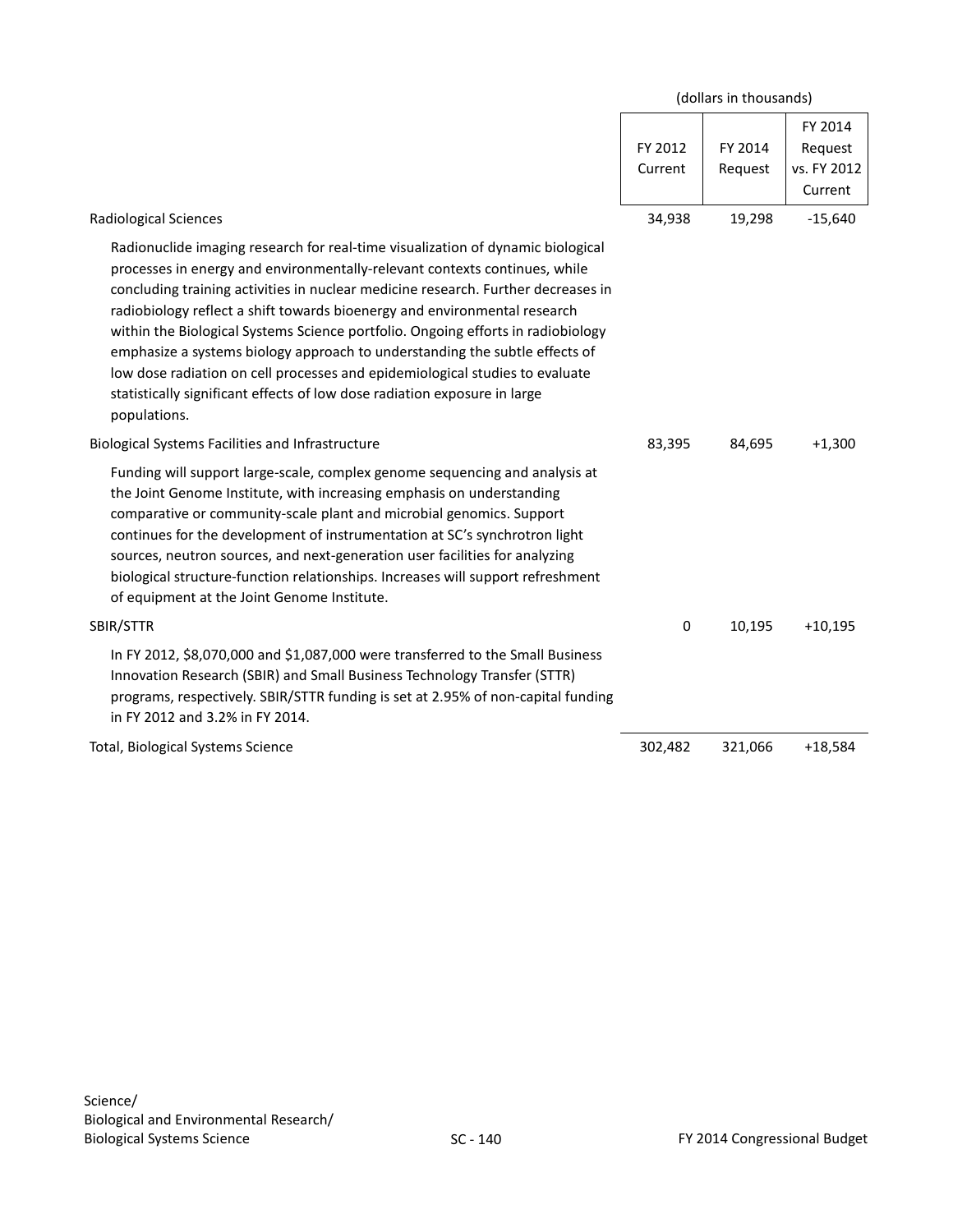The Genomic Science activity supports research aimed at identifying the fundamental principles that drive biological systems relevant to DOE missions in energy, climate, and the environment. These principles guide the translation of the genetic code into functional proteins and the metabolic/regulatory networks underlying the systems biology of plants, microbes, and communities. Advancing fundamental knowledge of these systems will enable new solutions to national challenges in sustainable bioenergy production, understanding the fate and transport of materials such as nutrients and contaminants in the environment, and developing new approaches to examine the role of biological systems in carbon cycling, biosequestration, and global climate.

The major objectives of the Genomic Science activity are to determine the molecular mechanisms, regulatory elements, and integrated networks needed to understand genome-scale functional properties of

**Funding and Activity Schedule**

microbes, plants, and communities; develop "-omics" experimental capabilities and enabling technologies needed to achieve a dynamic, system-level understanding of organism and community functions; and develop the knowledgebase, computational infrastructure, and modeling capabilities to advance predictive understanding, manipulation and design of biological systems. Research efforts in biosystems design, including environmental, ethical, legal, and societal impacts, are coordinated across the Federal Government.

The Systems Biology Knowledgebase is designed to be an integrated experimental framework for accessing, comparing, analyzing, modeling, and testing large scale Genomic Science data. The team-based multiinstitutional DOE Bioenergy Research Centers focus on innovative research to achieve the basic science breakthroughs needed to develop sustainable and effective methods of producing cellulosic biofuels.

| Fiscal<br>Year | Activity                                                                                                                                                                                                                                                                                                                                                                                                                                           | <b>Funding</b><br>(dollars in<br>thousands) |
|----------------|----------------------------------------------------------------------------------------------------------------------------------------------------------------------------------------------------------------------------------------------------------------------------------------------------------------------------------------------------------------------------------------------------------------------------------------------------|---------------------------------------------|
| FY 2012        | Supported core research activities in plant and microbial systems-level functional genomics and<br>for the three Bioenergy Research Centers, including the development of new synthetic toolkits<br>and testbeds to facilitate biosystems design engineering applications in bioenergy production,<br>environmental remediation, and carbon cycling. This new activity was informed by the 2011<br>Biosystems Design Workshop report. <sup>a</sup> | 184,149                                     |
|                | Computational Biosciences further developed a Systems Biology Knowledgebase to integrate<br>microbial community genomic, proteomic, and transcriptomic experimental data sets from                                                                                                                                                                                                                                                                 |                                             |

research conducted at the DOE Bioenergy Research Centers, the Joint Genome Institute, and the Genomic Science supported activities.

<span id="page-12-0"></span><sup>a</sup> <http://science.energy.gov/ber/news-and-resources/> Science/ Biological and Environmental Research/ Biological Systems Science The Congressional Budget Congressional Budget Congressional Budget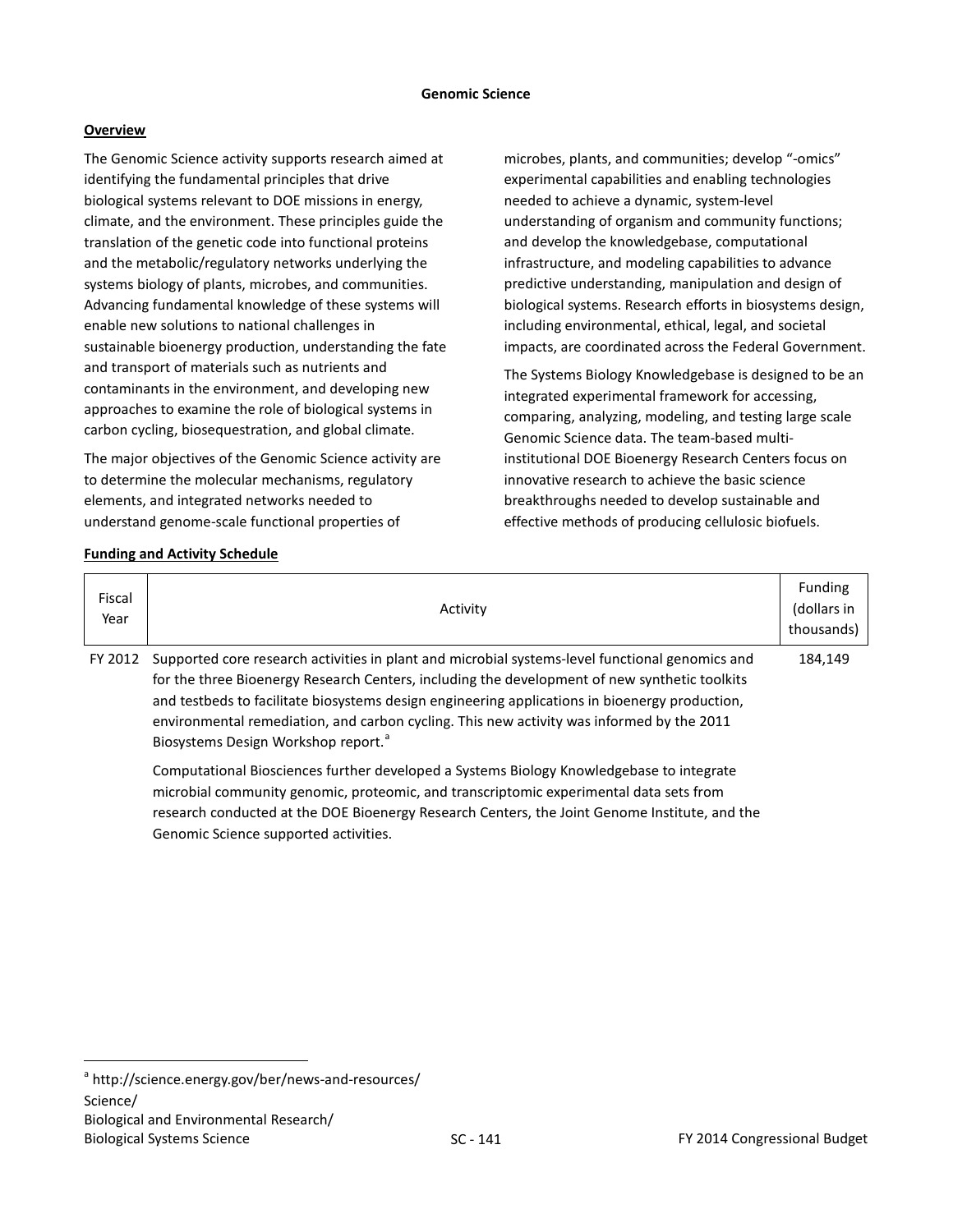| Fiscal |          | Funding     |
|--------|----------|-------------|
|        | Activity | (dollars in |
| Year   |          | thousands)  |

- FY 2013 The FY 2013 Request proposed \$188,149,000 for investment in the development of biosystems design tools, biodesign technologies, and integrative analysis of experimental genomic science datasets. The resulting new molecular-level insight into the design, function, and regulation of plants, microbes, and biological communities contributes to cost-effective production of next generation biofuels as a major secure national energy resource. Support continues for core research activities in plant and microbial systems-level functional genomics and networks, with completion of Metabolic Synthesis and Conversion targeted research on cellulosic ethanol and biohydrogen. The three DOE Bioenergy Research Centers begin a renewal funding period in FY 2013, continuing research on advanced biofuels. Computational Biosciences supports the Systems Biology Knowledgebase effort to develop predictive simulation efforts in microbial community interactions. The first phase of the knowledgebase effort becomes fully operational in FY 2013 with the integration of plant and microbial experimental and genomic sequencing datasets.
- FY 2014 Increased investment will advance core research areas in Foundational Genomics Research with emphasis on continued development of biosystems design tools and biodesign technologies for bioenergy research, integrative analysis of large experimental genomic science datasets, and efforts to gain a predictive understanding of carbon cycling in the environment. The research portfolio will stress the integration of genome science with experiment and computational modeling to advance a predictive understanding of the design, function and regulation of plants, microbes, and biological communities contributing to the cost-effective production of next generation biofuels as a major secure national energy resource. At least 5% of the funding for biodesign efforts will be used to study the environmental, ethical, legal, and societal impacts. Support will provide for core research activities in plant and microbial systems-level functional genomics and networks, with completion of Metabolic Synthesis and Conversion targeted research on cellulosic ethanol and biohydrogen. Research efforts at the Bioenergy Research Centers will advance biofuels development from foundational biological systems science. Computational Biosciences will advance the Systems Biology Knowledgebase effort to develop predictive simulation efforts in plant and microbial community interactions. 197,198

|                                         | (dollars in thousands) |                       |                 |
|-----------------------------------------|------------------------|-----------------------|-----------------|
|                                         | FY 2012 Current        | FY 2013 Annualized CR | FY 2014 Request |
| <b>Foundational Genomics Research</b>   | 63,632                 |                       | 76,341          |
| <b>Genomics Analysis and Validation</b> | 10,000                 |                       | 10,000          |
| Metabolic Synthesis and Conversion      | 19,122                 |                       | 19,462          |
| <b>Computational Biosciences</b>        | 16,395                 |                       | 16,395          |
| <b>Bioenergy Research Centers</b>       | 75.000                 |                       | 75,000          |
| Total, Genomic Science                  | 184,149                |                       | 197,198         |

—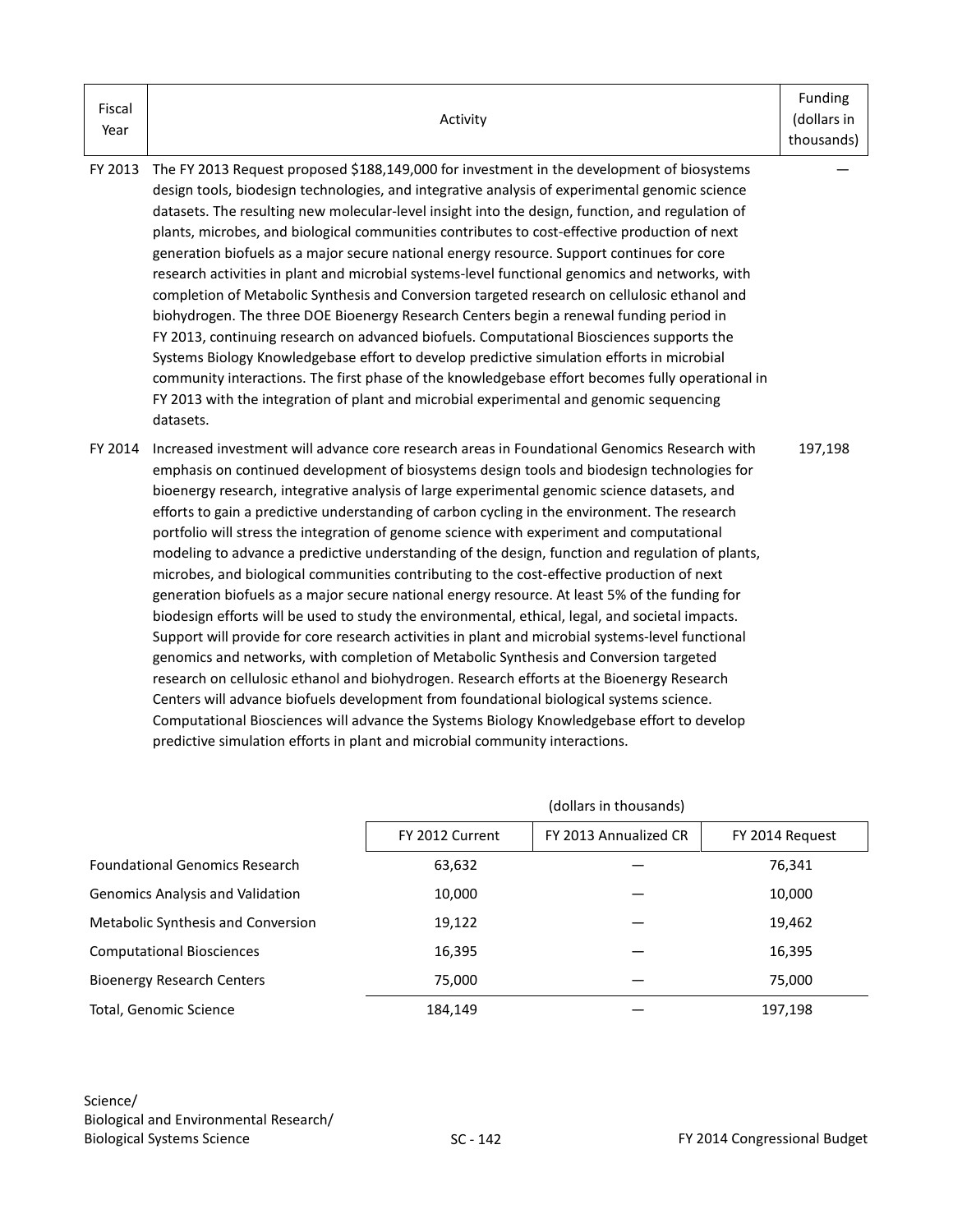### **Mesoscale to Molecules**

# **Overview**

BER approaches to systems biology have focused on the rich terrain between genotype and phenotype—from the genome up through the mechanisms that power living cells, communities of cells, and whole organisms. But there is also a need to explore the terrain between the mesoscale structures within living cells and the molecular effects in biological macromolecules. The Mesoscale to

Molecules activity will encourage joint efforts between systems biologists and physical scientists and engineers, to focus on fostering interdisciplinary approaches and leveraging tools and resources at the national scientific user facilities to solve DOE mission needs in energy and environment.

# **Funding and Activity Schedule**

| Fiscal<br>Year | Activity                                                                                                                                                                                                                                                                                                                       | <b>Funding</b><br>(dollars in<br>thousands) |
|----------------|--------------------------------------------------------------------------------------------------------------------------------------------------------------------------------------------------------------------------------------------------------------------------------------------------------------------------------|---------------------------------------------|
|                | FY 2012 There is no funding for this activity in FY 2012.                                                                                                                                                                                                                                                                      | 0                                           |
|                | FY 2013 There is no funding for this activity in FY 2013.                                                                                                                                                                                                                                                                      | 0                                           |
| FY 2014        | Research is initiated to understand the genomic and physical rules that govern the formation and<br>architecture of subcellular organelles in biological systems. The relationship between composition<br>and function will be explored, leveraging imaging tools and resources at the national scientific<br>user facilities. | 9,680                                       |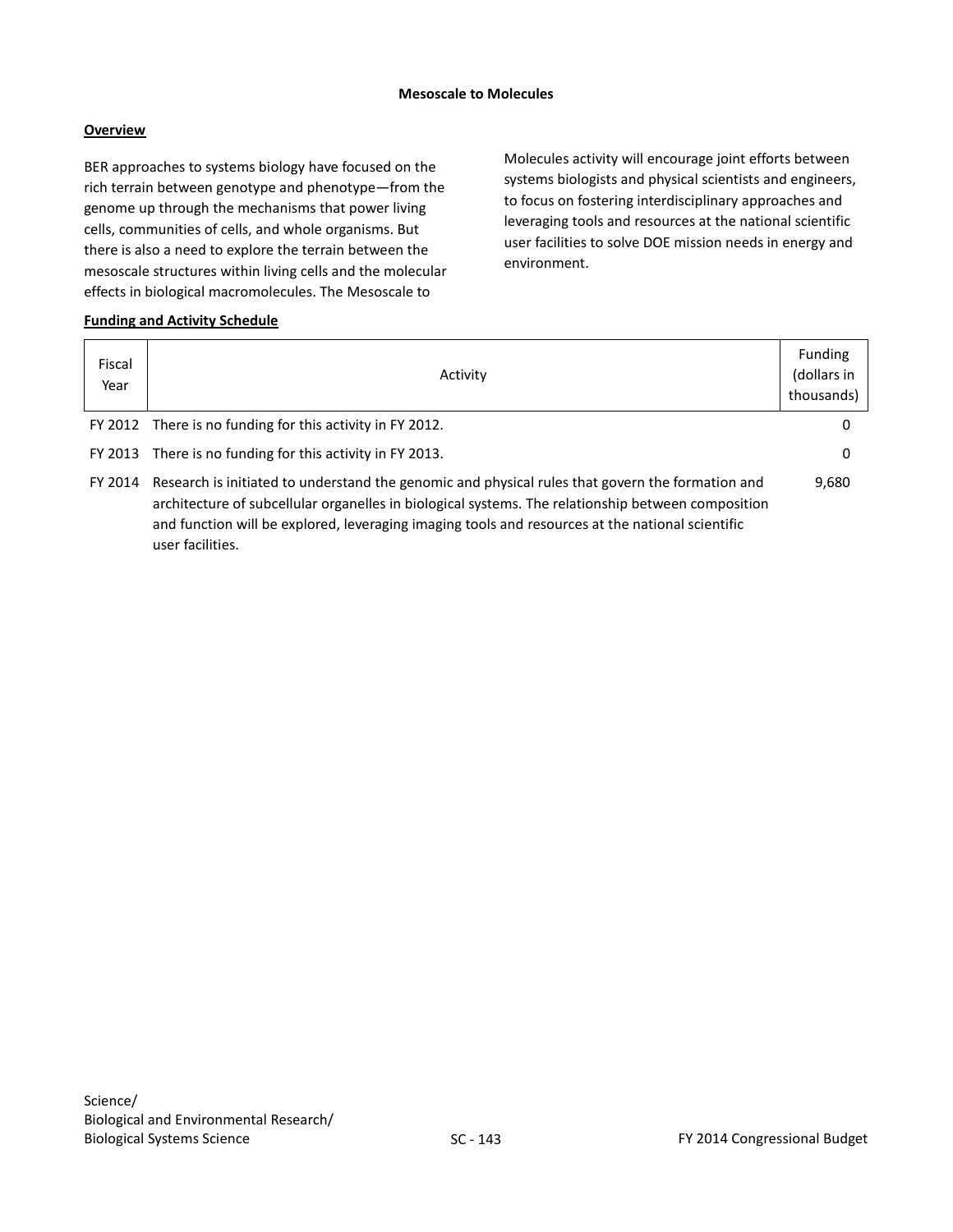Radiological Sciences supports radionuclide synthesis and imaging research for real-time visualization of dynamic biological processes in energy and environmentally relevant contexts. The activity has significantly transitioned from its historical focus on nuclear medicine research and applications for health to focus on realtime, whole organism understanding of metabolic and signaling pathways in plants and nonmedical microbes. Radionuclide imaging continues to be a singular tool for studying living organisms in a manner that is quantitative, three dimensional, temporally dynamic, and nonperturbative of the natural biochemical processes. The instrumentation research focuses on improved metabolic

imaging in the living systems, including plants and microbial-communities, relevant to biofuels production and bioremediation of interest to DOE. The activity also supports fundamental research on integrated gene function and response of biological organisms to low dose radiation exposure, through systems genetics analysis in model systems and epidemiological studies. This activity contributes a scientific foundation for informed decisions regarding remediation of contaminated DOE sites and for determining acceptable levels of human health protection, for both cleanup workers and the public, in the most cost-effective manner.

### **Funding and Activity Schedule**

| Fiscal<br>Year | Activity                                                                                                                                                                                                                                                                                                                                                                                                                                                                                                                                                                                                                                                                                                                                                                                                                                                                               | Funding<br>(dollars in<br>thousands) |
|----------------|----------------------------------------------------------------------------------------------------------------------------------------------------------------------------------------------------------------------------------------------------------------------------------------------------------------------------------------------------------------------------------------------------------------------------------------------------------------------------------------------------------------------------------------------------------------------------------------------------------------------------------------------------------------------------------------------------------------------------------------------------------------------------------------------------------------------------------------------------------------------------------------|--------------------------------------|
| FY 2012        | Core research activities in radiotracer synthetic chemistry and complementary imaging<br>instrumentation continued. Additional activity included nuclear medicine research with human<br>application and research to help determine health risks from exposures to low levels of ionizing<br>radiation, as well as studies of health impacts at and around the Fukushima Daiichi nuclear plant<br>as directed by Congress (in the FY 2012 Energy and Water Development Appropriations<br>conference report [H. Rpt. 112-331]). Research is completed for integrated training in radiotracer<br>synthetic methodology and in vivo imaging and detection relevant to nuclear medicine<br>applications.                                                                                                                                                                                   | 34,938                               |
| FY 2013        | The FY 2013 Request proposed \$28,160,000 to continue core research activities in radiotracer<br>synthetic chemistry for real-time visualization of dynamic biological processes in the energy and<br>environmentally-relevant contexts. Research is completed for the development of a limited<br>number of systems genetic reference mouse populations. Priority research begins to address<br>integration of mechanism-based models that incorporate both radiobiology and epidemiology.                                                                                                                                                                                                                                                                                                                                                                                            |                                      |
| FY 2014        | Core research activities will emphasize radiotracer synthetic chemistry for real-time visualization<br>of dynamic biological processes in the energy and environmentally-relevant contexts. Funding is<br>decreased as human nuclear medicine research is transitioned to integrative training<br>opportunities in nuclear medicine. Opportunities to transition nuclear medicine training activities<br>to agencies with a human-health focus mission will continue to be explored. Decreases in<br>radiobiology research reflect an emphasis on bioenergy and environmental missions within the<br>Biological Systems Science portfolio and emphasize a systems biology approach to understanding<br>the effects of low dose radiation on cellular processes and epidemiological studies to uncover<br>statistically significant effects of low dose radiation in large populations. | 19,298                               |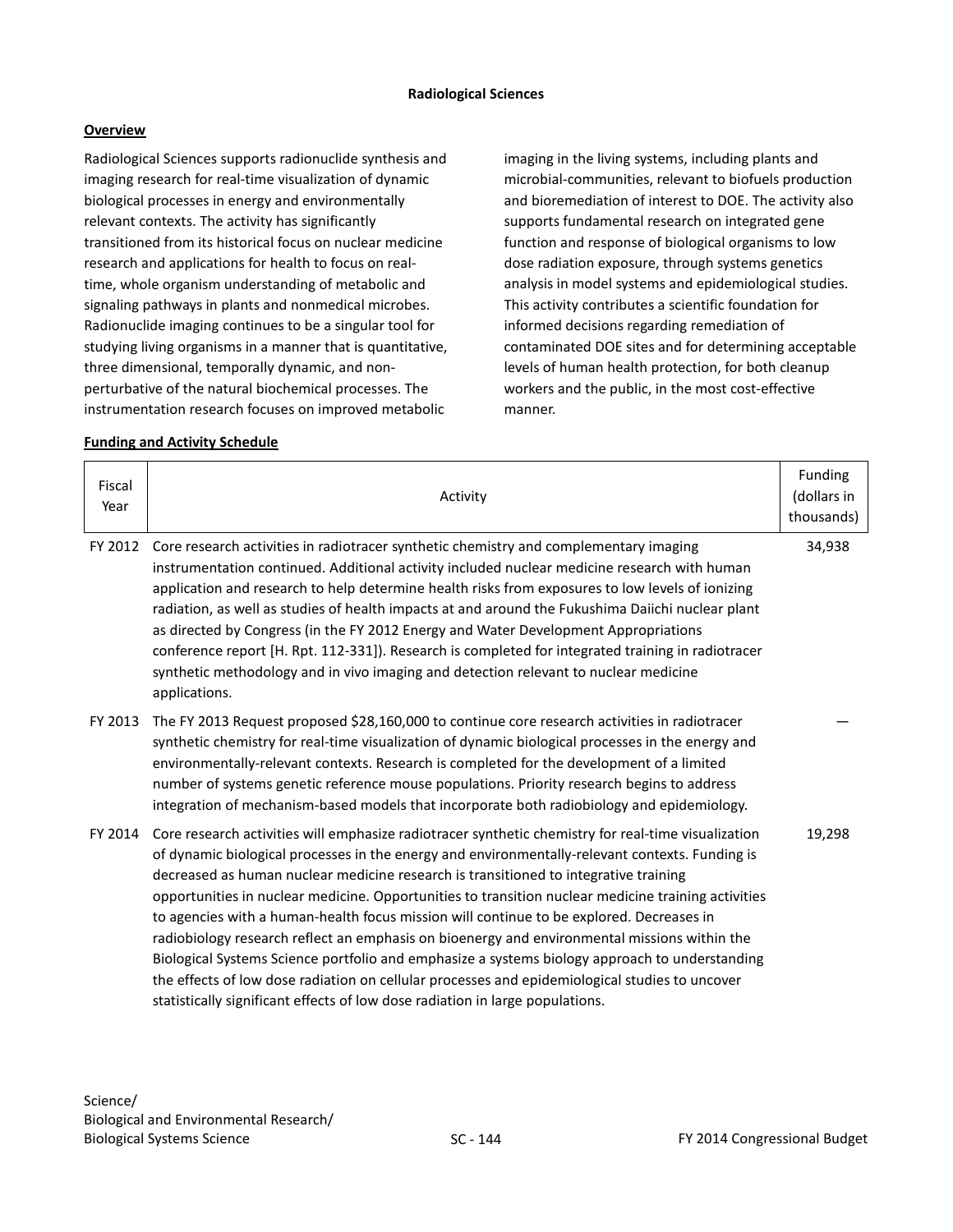|                                            |                 | (dollars in thousands) |                 |
|--------------------------------------------|-----------------|------------------------|-----------------|
|                                            | FY 2012 Current | FY 2013 Annualized CR  | FY 2014 Request |
| Radiochemistry and Imaging Instrumentation | 19.410          |                        | 11.400          |
| Radiobiology                               | 15.528          |                        | 7.898           |
| Total, Radiological Sciences               | 34,938          |                        | 19,298          |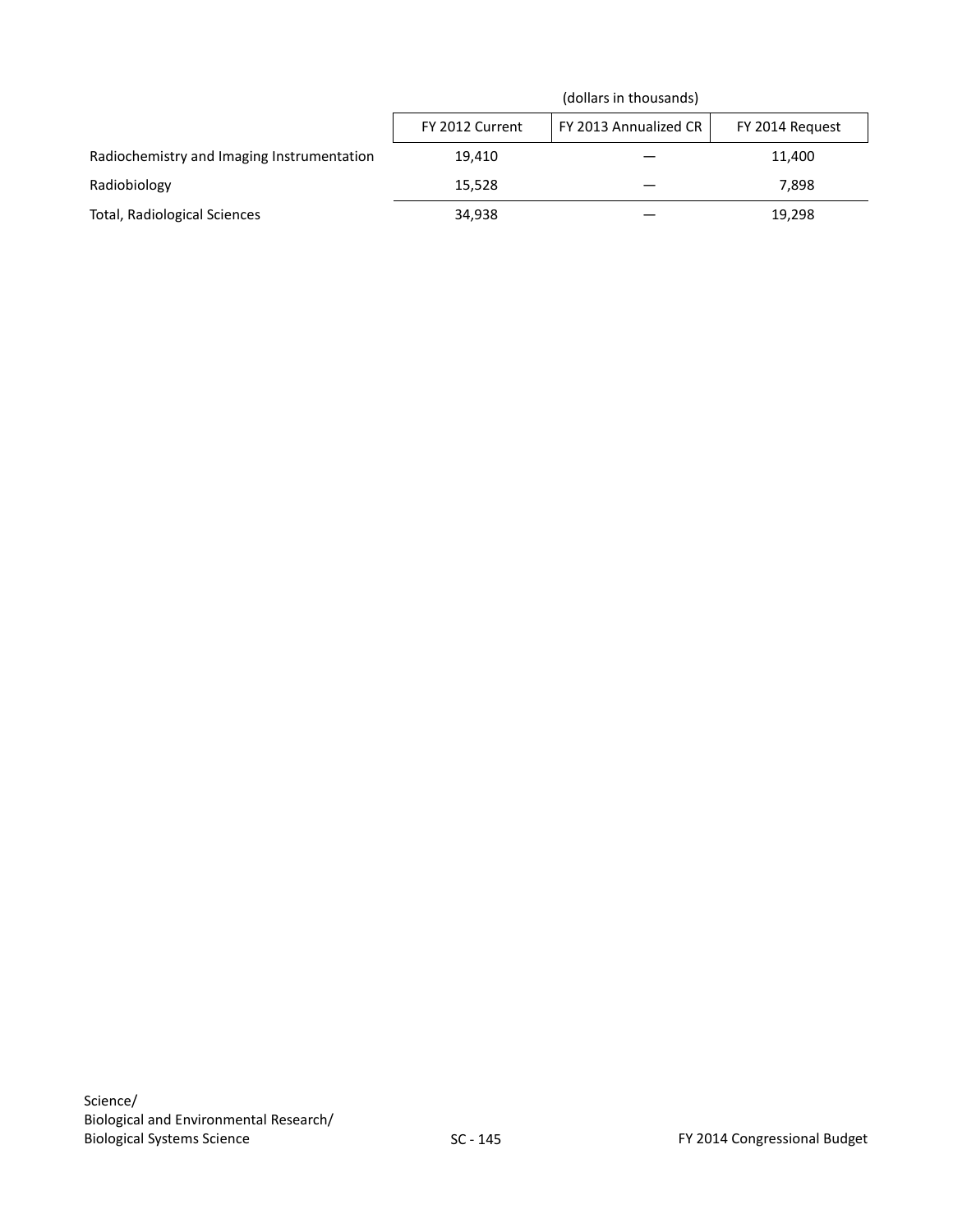Biological Systems Science supports unique scientific facilities and infrastructure related to genomics and structural biology that are widely used by researchers in academia, the national laboratories, and industry. The DOE Joint Genome Institute (JGI) is the only federally funded major genome sequencing center focused on genome discovery and analysis in plants and microbes for energy and environmental applications. High-throughput DNA sequencing underpins modern systems biology research, providing fundamental biological data on organisms and groups of organisms. By understanding shared features of multiple genomes, scientists can identify key genes that may link to biological function. These functions include microbial metabolic pathways and enzymes that are used to generate fuel molecules, affect plant biomass formation, degrade contaminants, or capture  $CO<sub>2</sub>$ , leading to the optimization of these organisms for biofuels production and other DOE missions.

The JGI is developing aggressive new strategies for complex genome assembly using next-generation

sequencing platforms and genomic analysis tools. The JGI also performs metagenome (genomes from multiple organisms) sequencing and analysis from environmental samples and is developing single cell sequencing techniques on hard-to-culture cells from environments relevant to the DOE missions.

BER also supports development and use of specialized instrumentation for biology at major DOE user facilities, such as synchrotron light sources and neutron facilities, in collaboration with the other SC program offices. These research facilities enable science aimed at understanding the structure and properties of biological systems at resolutions and scales not accessible with instrumentation available in university, institute, or industrial laboratories. This information is critical in contributing to our understanding of the relationship between genome, biological structure, and function, leading to practical applications of this knowledge for energy and the environment.

|  |  |  |  | <b>Funding and Activity Schedule</b> |
|--|--|--|--|--------------------------------------|
|--|--|--|--|--------------------------------------|

| Fiscal<br>Year | Activity                                                                                                                                                                                                                                                                                                                                                                                                                                                                                                                                                                                                                                                                                                                                                                                                                                                                                                          | Funding<br>(dollars in<br>thousands) |
|----------------|-------------------------------------------------------------------------------------------------------------------------------------------------------------------------------------------------------------------------------------------------------------------------------------------------------------------------------------------------------------------------------------------------------------------------------------------------------------------------------------------------------------------------------------------------------------------------------------------------------------------------------------------------------------------------------------------------------------------------------------------------------------------------------------------------------------------------------------------------------------------------------------------------------------------|--------------------------------------|
| FY 2012        | JGI supported the large-scale genome sequencing data acquisition and analysis needs of the<br>scientific user community and the DOE Bioenergy Research Centers with a greater emphasis on<br>metagenome expression and sequencing of environmental microbial communities and functional<br>analysis and verification of genome-scale models. JGI initiated efforts to transform its capabilities<br>and provide functional genomic interpretations of biological systems in large scale multi-<br>disciplinary environmental and targeted systems biology studies while maintaining operating<br>performance at 98% of scheduled operating time. Support continued for research at established<br>structural biology instrumentation at the synchrotron light sources and neutron facilities, informed<br>by the report of the 2011 workshop on "Applications of new DOE National User Facilities in<br>Biology." | 83,395                               |

<span id="page-17-0"></span><sup>a</sup> <http://science.energy.gov/ber/news-and-resources/> Science/ Biological and Environmental Research/ Biological Systems Science The Congressional Budget Congressional Budget Congressional Budget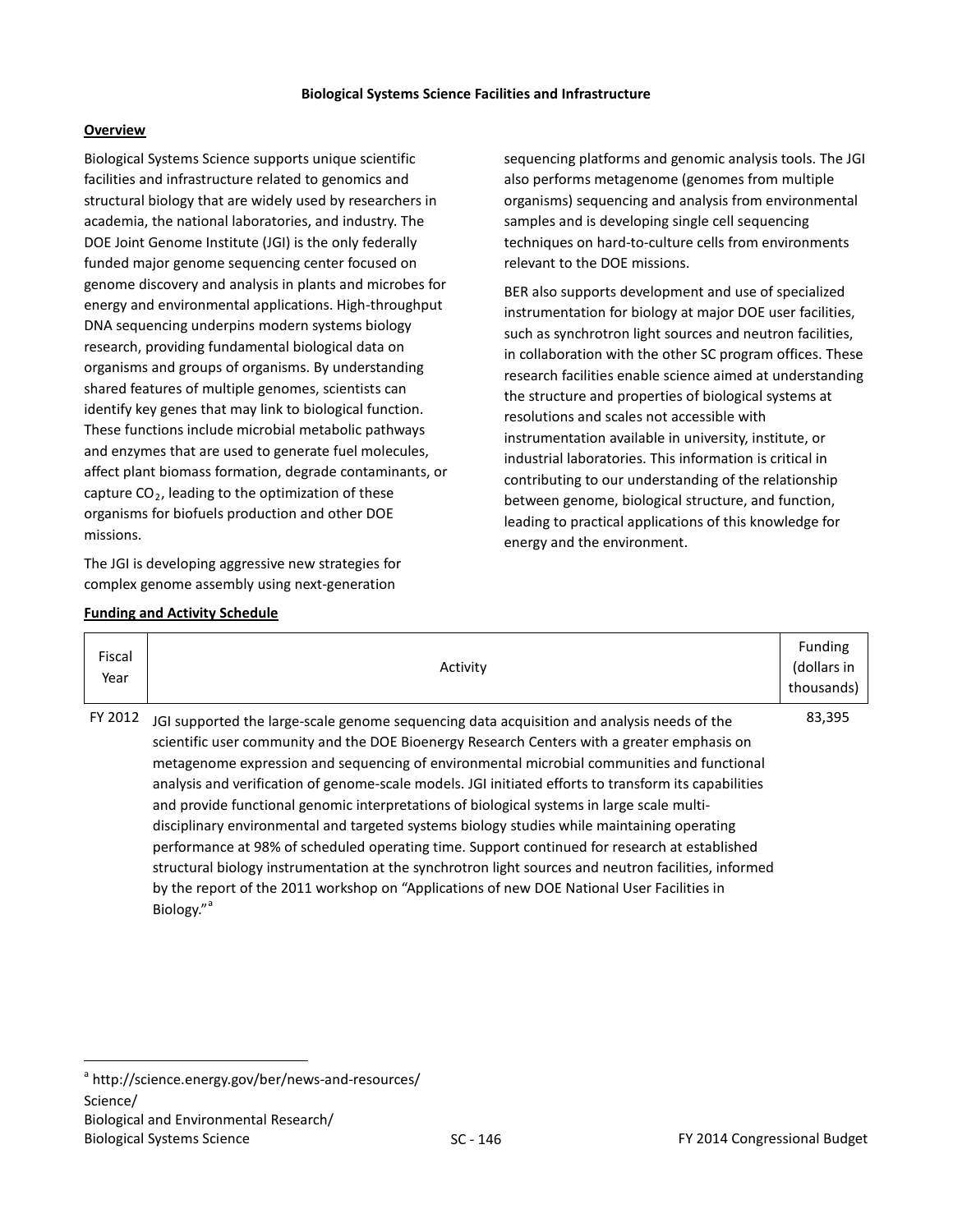| Fiscal<br>Year | Activity                                                                                                                                                                                                                                                                                                                                                                                                                                                                                                                                                                                                                                                                                                                                                                                                                                                      | Funding<br>(dollars in<br>thousands) |
|----------------|---------------------------------------------------------------------------------------------------------------------------------------------------------------------------------------------------------------------------------------------------------------------------------------------------------------------------------------------------------------------------------------------------------------------------------------------------------------------------------------------------------------------------------------------------------------------------------------------------------------------------------------------------------------------------------------------------------------------------------------------------------------------------------------------------------------------------------------------------------------|--------------------------------------|
| FY 2013        | The FY 2013 Request proposed \$84,082,000 to supports a greater JGI emphasis on functional<br>genomics analysis for plants and microbes combining massive sequencing capability with high<br>performance computing for data management, integration, and analysis in conjunction with BER's<br>Systems Biology Knowledgebase effort. JGI continues to utilize new technologies for higher-<br>throughput genome analysis and integration with other proteomic and metabolomic datasets and<br>develop new high-throughput sample processing to ease pre-sequencing sample preparation<br>bottlenecks to large scale sequencing projects. JGI sequencing capabilities also support biosystems<br>design efforts.                                                                                                                                               |                                      |
|                | Support continues to develop structural biology instrumentation and end stations and new<br>research capabilities at the synchrotron light sources and neutron facilities.                                                                                                                                                                                                                                                                                                                                                                                                                                                                                                                                                                                                                                                                                    |                                      |
| FY 2014        | JGI will emphasize large scale, complex sequencing of plants and microbial communities in<br>support of fundamental research for DOE bioenergy and environmental missions. JGI will facilitate<br>genome science through its massive sequencing capability coupled with high performance<br>computing for data management, integration, and analysis. JGI activities are closely coordinated<br>with BER's Systems Biology Knowledgebase effort and will seek opportunities to integrate high-<br>throughput technologies that can bring added functional understanding to the genome sequences<br>generated. The priority needs for these technologies are informed by the report from the<br>community workshop, "JGI Strategic Planning for the Genomic Sciences," held in FY 2012. JGI<br>sequencing capabilities also support biosystems design efforts. | 84,695                               |
|                | Support continues to develop new instrumentation and end stations for structural biology and<br>new research capabilities at the Office of Science synchrotron light sources and neutron facilities.                                                                                                                                                                                                                                                                                                                                                                                                                                                                                                                                                                                                                                                          |                                      |

|                                                         |                 | (dollars in thousands)    |                 |
|---------------------------------------------------------|-----------------|---------------------------|-----------------|
|                                                         | FY 2012 Current | FY 2013 Annualized<br>CR. | FY 2014 Request |
| Structural Biology Infrastructure                       | 14,895          |                           | 14,895          |
| Joint Genome Institute                                  | 68,500          |                           | 69,800          |
| Total, Biological Systems Facilities and Infrastructure | 83,395          |                           | 84,695          |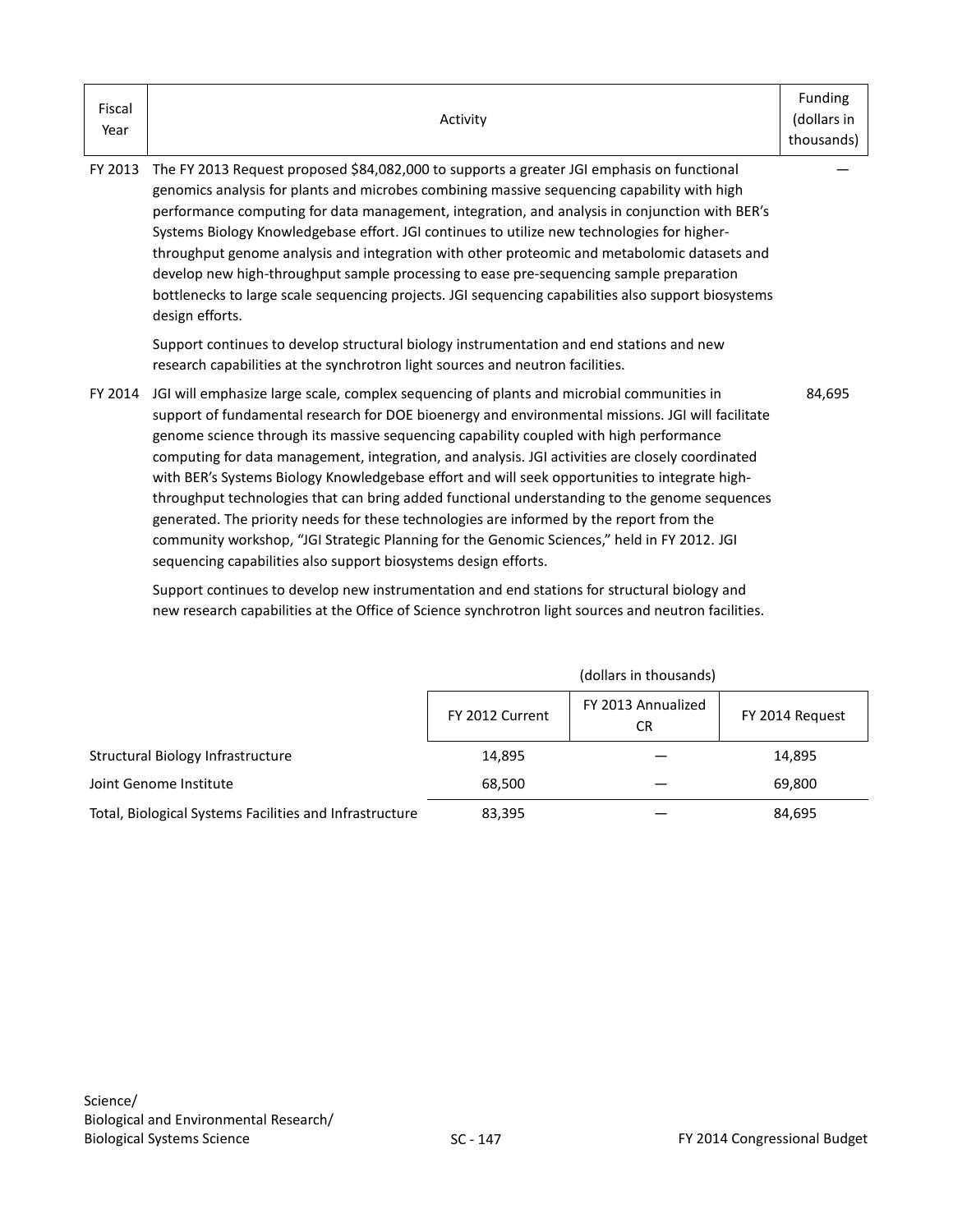# **Climate and Environmental Sciences Funding Schedule by Activity**

|                                                                   | (dollars in thousands)        |               |         |
|-------------------------------------------------------------------|-------------------------------|---------------|---------|
|                                                                   | FY 2013<br>FY 2012<br>FY 2014 |               |         |
|                                                                   | Current                       | Annualized CR | Request |
| Atmospheric System Research                                       | 26,278                        |               | 26,392  |
| <b>Environmental System Science</b>                               |                               |               |         |
| <b>Terrestrial Ecosystem Science</b>                              | 40,193                        |               | 45,001  |
| Subsurface Biogeochemical Research                                | 27,404                        |               | 27,380  |
| Total, Environmental System Science                               | 67,597                        |               | 72,381  |
| Climate and Earth System Modeling                                 |                               |               |         |
| Regional and Global Climate Modeling                              | 28,345                        |               | 28,159  |
| Earth System Modeling                                             | 35,336                        |               | 35,569  |
| <b>Integrated Assessment</b>                                      | 9,958                         |               | 9,853   |
| Total, Climate and Earth System Modeling                          | 73,639                        |               | 73,581  |
| Climate and Environmental Facilities and Infrastructure           |                               |               |         |
| Atmospheric Radiation Measurement Climate Research Facility (ARM) | 67,908                        |               | 71,199  |
| Environmental Molecular Sciences Laboratory                       | 50,324                        |               | 46,671  |
| Data Management                                                   | 3,205                         |               | 3,496   |
| General Purpose Equipment (GPE)                                   | 300                           |               | 500     |
| General Plant Projects (GPP)                                      | 700                           |               | 500     |
| Total, Climate and Environmental Facilities and Infrastructure    | 122,437                       |               | 122,366 |
| SBIR/STTR                                                         | 0                             |               | 9,561   |
| Total, Climate and Environmental Sciences <sup>a</sup>            | 289,951                       |               | 304,281 |

<sup>a</sup> SBIR/STTR funding:

FY 2012 Appropriation: SBIR \$7,022,000 and STTR \$945,000 (transferred out of BER in FY 2012 Current column)

FY 2014 Request: SBIR \$8,366,000 and STTR \$1,195,000

# **Overview**

 $\overline{a}$ 

The Climate and Environmental Sciences subprogram supports fundamental science and research capabilities that enable DOE leadership in climate-relevant atmospheric-process and ecosystem research and modeling. This includes research on clouds, aerosols, and the terrestrial carbon cycle; large-scale climate change modeling; experimental research on the effects of climate change on ecosystems; integrated analysis of climate change impacts; and advancing fundamental

Biological and Environmental Research/ Climate and Environmental Sciences The SC - 148 Congressional Budget Climate and Environmental Sciences The SC - 148

understanding of coupled physical, chemical, and biological processes controlling contaminant mobility in the environment. This integrated portfolio of research of molecular-level to field-scale studies emphasizes multidisciplinary experimentation and advanced computer models and is aimed at developing predictive, systems-level understanding of the fundamental science associated with climate change. The Department will continue to advance the science necessary to further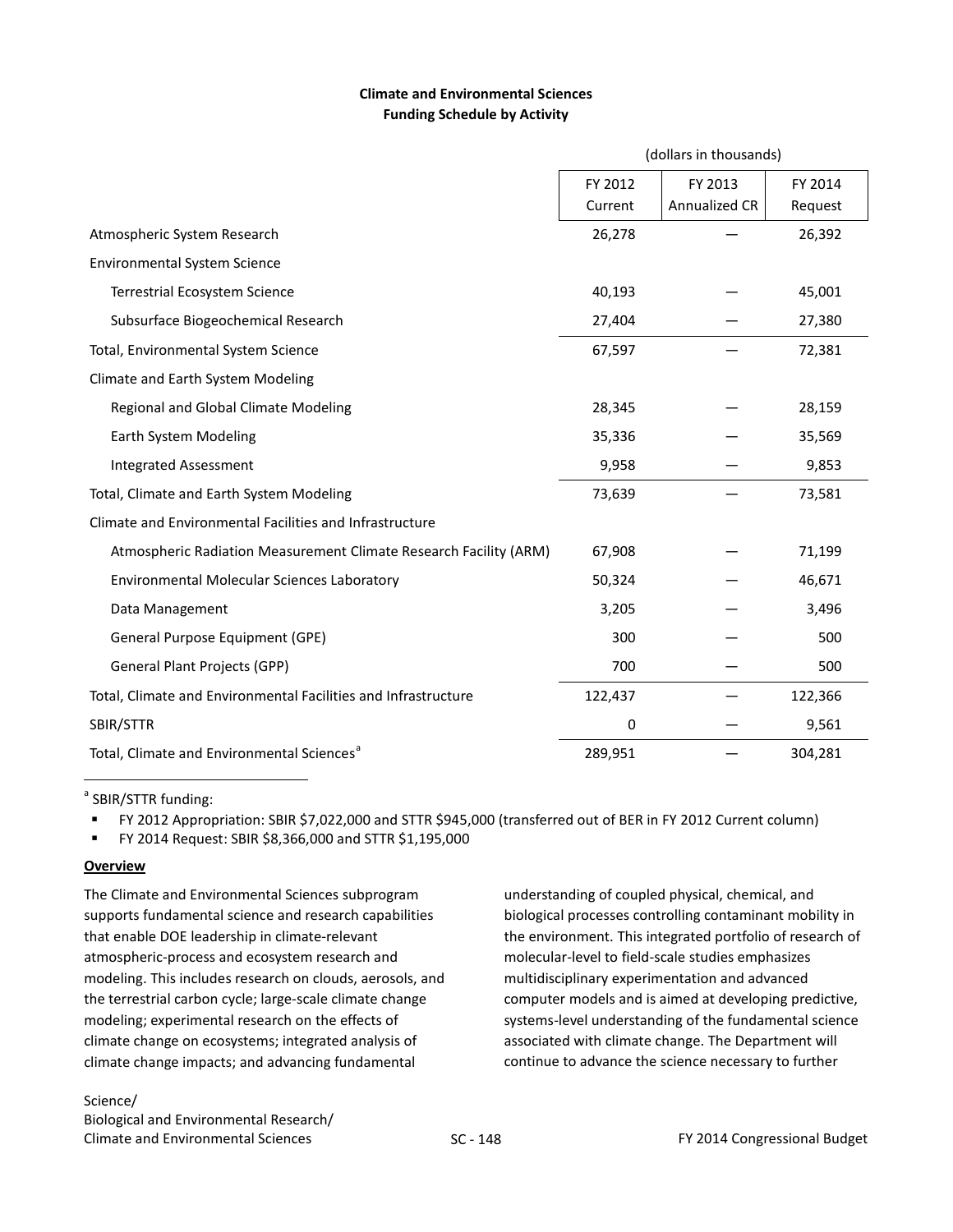develop predictive climate and earth system models at the regional spatial scale and decadal to centennial time scales, involving close coordination with the U.S. Global Change Research Program (USGCRP) and the international science community.

The subprogram supports three primary research activities and two national scientific user facilities. The two user facilities are the Atmospheric Radiation Measurements Climate Research Facility (ARM) and the

#### **Explanation of Funding Changes**

Environmental Molecular Sciences Laboratory (EMSL). ARM provides unique, multi-instrumented capabilities for continuous, long-term observations needed to develop and test understanding of the central role of clouds and aerosols on the earth's climate. EMSL provides integrated experimental and computational resources needed to understand the physical, chemical, and biological processes that underlie DOE's energy and environmental mission.

|                                                                                                                                                                                                                                                                                                                                                                                                                                                                                                                                                                                                                                                                                                                |                    | (dollars in thousands) |                                              |
|----------------------------------------------------------------------------------------------------------------------------------------------------------------------------------------------------------------------------------------------------------------------------------------------------------------------------------------------------------------------------------------------------------------------------------------------------------------------------------------------------------------------------------------------------------------------------------------------------------------------------------------------------------------------------------------------------------------|--------------------|------------------------|----------------------------------------------|
|                                                                                                                                                                                                                                                                                                                                                                                                                                                                                                                                                                                                                                                                                                                | FY 2012<br>Current | FY 2014<br>Request     | FY 2014<br>Request<br>vs. FY 2012<br>Current |
| Atmospheric System Research                                                                                                                                                                                                                                                                                                                                                                                                                                                                                                                                                                                                                                                                                    | 26,278             | 26,392                 | $+114$                                       |
| Research will continue to improve formulations for aerosols, clouds, and<br>aerosol-cloud-precipitation interactions in order to improve estimates of how<br>these feedbacks have and will impact climate.                                                                                                                                                                                                                                                                                                                                                                                                                                                                                                     |                    |                        |                                              |
| <b>Environmental System Science</b>                                                                                                                                                                                                                                                                                                                                                                                                                                                                                                                                                                                                                                                                            | 67,597             | 72,381                 | $+4,784$                                     |
| The activity will support new experimental field activities at the tropics Next-<br>Generation Ecosystem Experiment (NGEE) to study and contribute to predictive<br>models that characterize the relationships between various tropical ecosystems<br>and climate change. Terrestrial modeling activities are integrated into the<br>Climate and Earth System Modeling portfolio to promote stronger model<br>research coordination. Subsurface biogeochemical research continues to focus<br>on environmental research across scales as a continuum of complex<br>interdependent processes, while reducing emphasis on contaminant mobility<br>and on geologic barriers to groundwater contaminant transport. |                    |                        |                                              |
| Climate and Earth System Modeling                                                                                                                                                                                                                                                                                                                                                                                                                                                                                                                                                                                                                                                                              | 73,639             | 73,581                 | $-58$                                        |
| Investments continue to evolve climate modeling capabilities using more<br>flexible and adaptive software to support new physics and be compatible with<br>next generation high performance computing assets. Basic research will focus<br>on the science underpinning high-resolution predictability and uncertainty<br>quantification using adaptive grids.                                                                                                                                                                                                                                                                                                                                                  |                    |                        |                                              |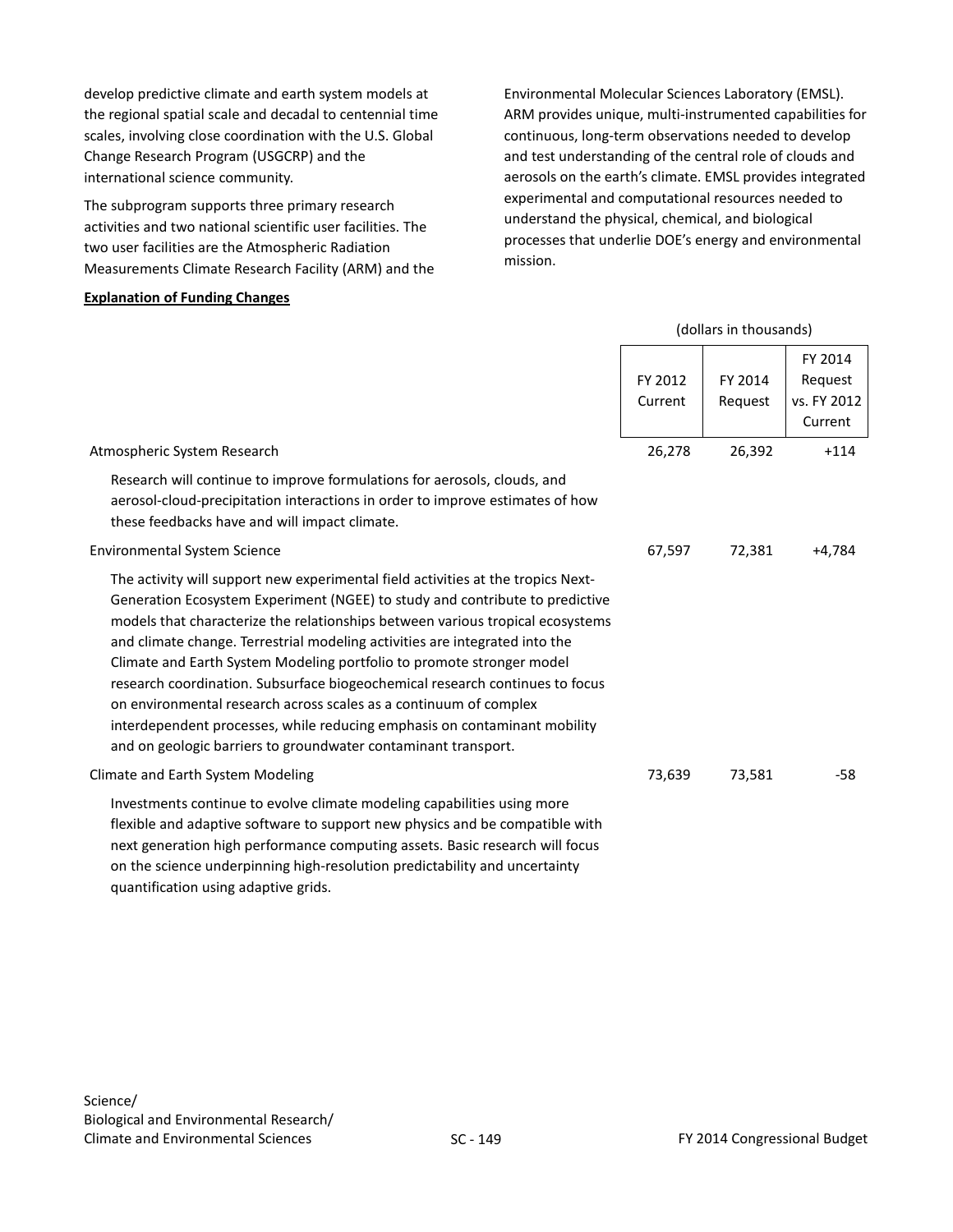|                                                                                                                                                                                                                                                                                                                                                                                                                                                                                                                                                                                                                                                                                                            |                    | (dollars in thousands) |                                              |
|------------------------------------------------------------------------------------------------------------------------------------------------------------------------------------------------------------------------------------------------------------------------------------------------------------------------------------------------------------------------------------------------------------------------------------------------------------------------------------------------------------------------------------------------------------------------------------------------------------------------------------------------------------------------------------------------------------|--------------------|------------------------|----------------------------------------------|
|                                                                                                                                                                                                                                                                                                                                                                                                                                                                                                                                                                                                                                                                                                            | FY 2012<br>Current | FY 2014<br>Request     | FY 2014<br>Request<br>vs. FY 2012<br>Current |
| Climate and Environmental Facilities and Infrastructure                                                                                                                                                                                                                                                                                                                                                                                                                                                                                                                                                                                                                                                    | 122,437            | 122,366                | $-71$                                        |
| Funding is increased for ARM to support both initiation of long term<br>measurements at Oliktok, AK, and the Azores Islands, and the increased<br>analysis of data collected from those sites; corresponding decreases occur in<br>ARM capital equipment. ARM will support its approximately 1,000 users. EMSL<br>funding for operations increases to support approximately 750 users who will<br>access the facility's suite of instruments for research on biological interaction<br>and dynamics; geochemistry and biogeochemistry of subsurface science; and<br>science of interfacial phenomena. EMSL funding decreases overall as funding<br>for the Mass Spectrometer MIE was completed in FY 2012. |                    |                        |                                              |
| SBIR/STTR                                                                                                                                                                                                                                                                                                                                                                                                                                                                                                                                                                                                                                                                                                  | 0                  | 9,561                  | $+9,561$                                     |
| In FY 2012, \$7,022,000 and \$945,000 were transferred to the Small Business<br>Innovation Research (SBIR) and Small Business Technology Transfer (STTR)<br>programs, respectively. SBIR/STTR funding is set at 2.95% of non-capital funding<br>in FY 2012 and 3.2% in FY 2014.                                                                                                                                                                                                                                                                                                                                                                                                                            |                    |                        |                                              |
| Total, Climate and Environmental Sciences                                                                                                                                                                                                                                                                                                                                                                                                                                                                                                                                                                                                                                                                  | 289,951            | 304,281                | $+14,330$                                    |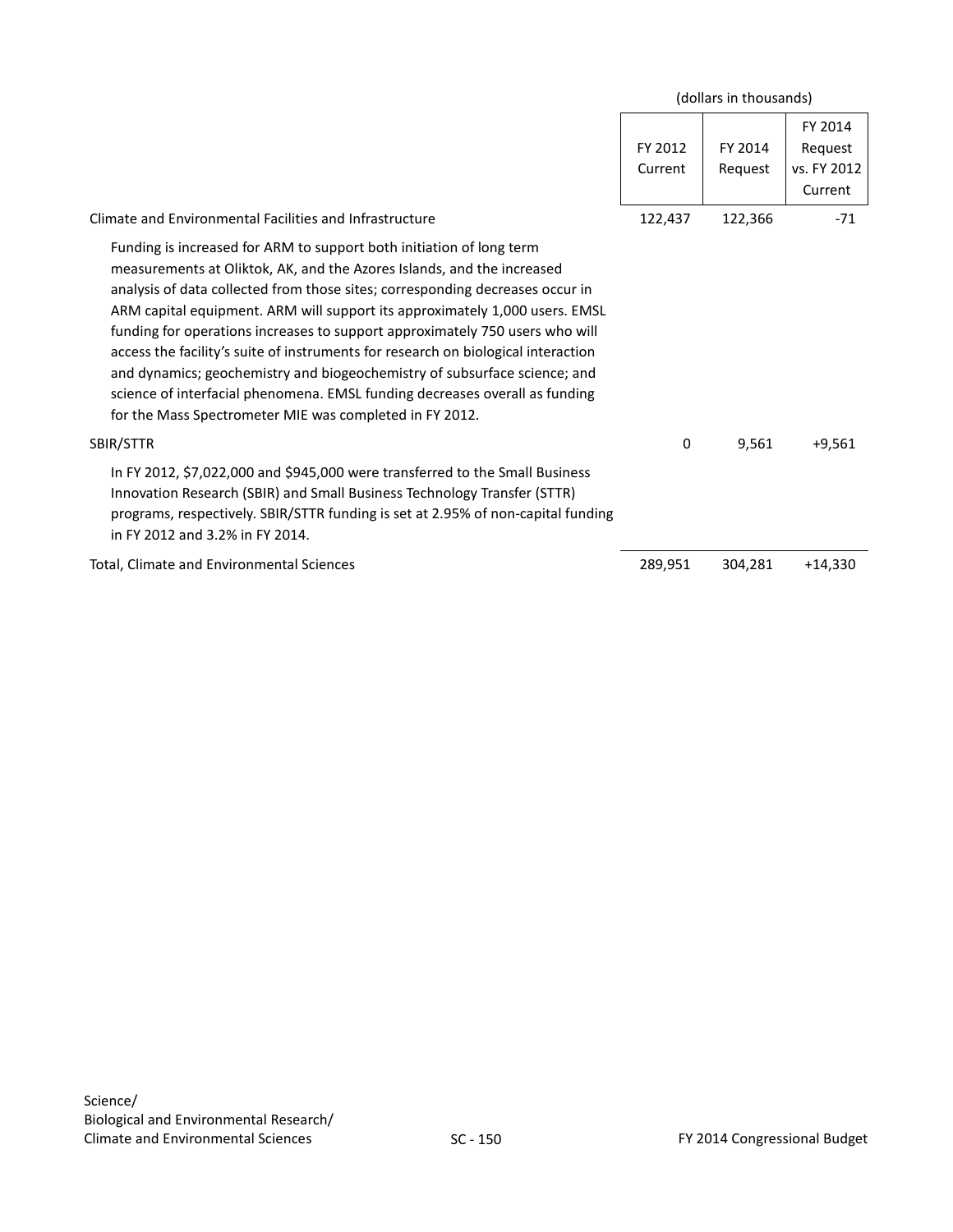Atmospheric System Research (ASR) is the primary U.S. activity addressing the two major areas of uncertainty in climate change model projections: the role of clouds and the effects of aerosols on precipitation and the atmospheric radiation balance. ASR coordinates with the ARM facility, utilizing the facility's continuous long-term datasets that provide three dimensional measurements of radiation, aerosols, clouds, precipitation, dynamics, and thermodynamics over a range of environmental conditions at climatically diverse locations. The long-term observational datasets are supplemented with laboratory studies and shorter-duration ground-based and airborne

field campaigns to target specific atmospheric processes under a diversity of locations and atmospheric conditions. ASR research results are incorporated into earth system models developed by Climate and Earth System Modeling to both understand the processes that govern atmospheric components and to advance earth system model capabilities with greater certainty of predictions. Finally, ASR seeks to develop integrated, scalable test-beds that incorporate process-level understanding of the life cycles of aerosols, clouds, and precipitation into dynamic models.

# **Funding and Activity Schedule**

<span id="page-22-0"></span>

| Fiscal<br>Year | Activity                                                                                                                                                                                                                                                                                                                                                                                                                                                                     | <b>Funding</b><br>(dollars in<br>thousands) |
|----------------|------------------------------------------------------------------------------------------------------------------------------------------------------------------------------------------------------------------------------------------------------------------------------------------------------------------------------------------------------------------------------------------------------------------------------------------------------------------------------|---------------------------------------------|
| FY 2012        | ASR used data from the new instruments at the ARM sites specifically supporting research on the<br>development of three-dimensional representation of clouds in climate models. Research<br>continued on marine boundary layer clouds, Arctic clouds and their interactions with aerosols, and<br>processes and atmospheric transformations involving biogenic aerosols.                                                                                                     | 26,278                                      |
| FY 2013        | The FY 2013 Request proposed \$26,392,000 for ASR process studies and modeling efforts to<br>emphasize developing improved formulations for aerosols, clouds, and aerosol-cloud interactions<br>in order to improve estimates of how these feedbacks have and will impact the climate. Specific<br>focuses include Arctic and tropical aerosol-cloud-precipitation interactions, and high altitude<br>(cirrus) clouds and their life cycles and impacts on radiation budget. |                                             |
| FY 2014        | ASR focuses on process studies and modeling efforts that improve formulations of aerosols, mixed<br>phase clouds, and precipitation process interdependencies, in order to improve estimates of<br>feedbacks on climate in mid-latitude, tropical, and Arctic regions. Specific focuses include the<br>description of aerosol-cloud-precipitation interdependences during larger scale dynamical events,<br>such as those that occur in the tropics and mid-latitudes.       | 26,392                                      |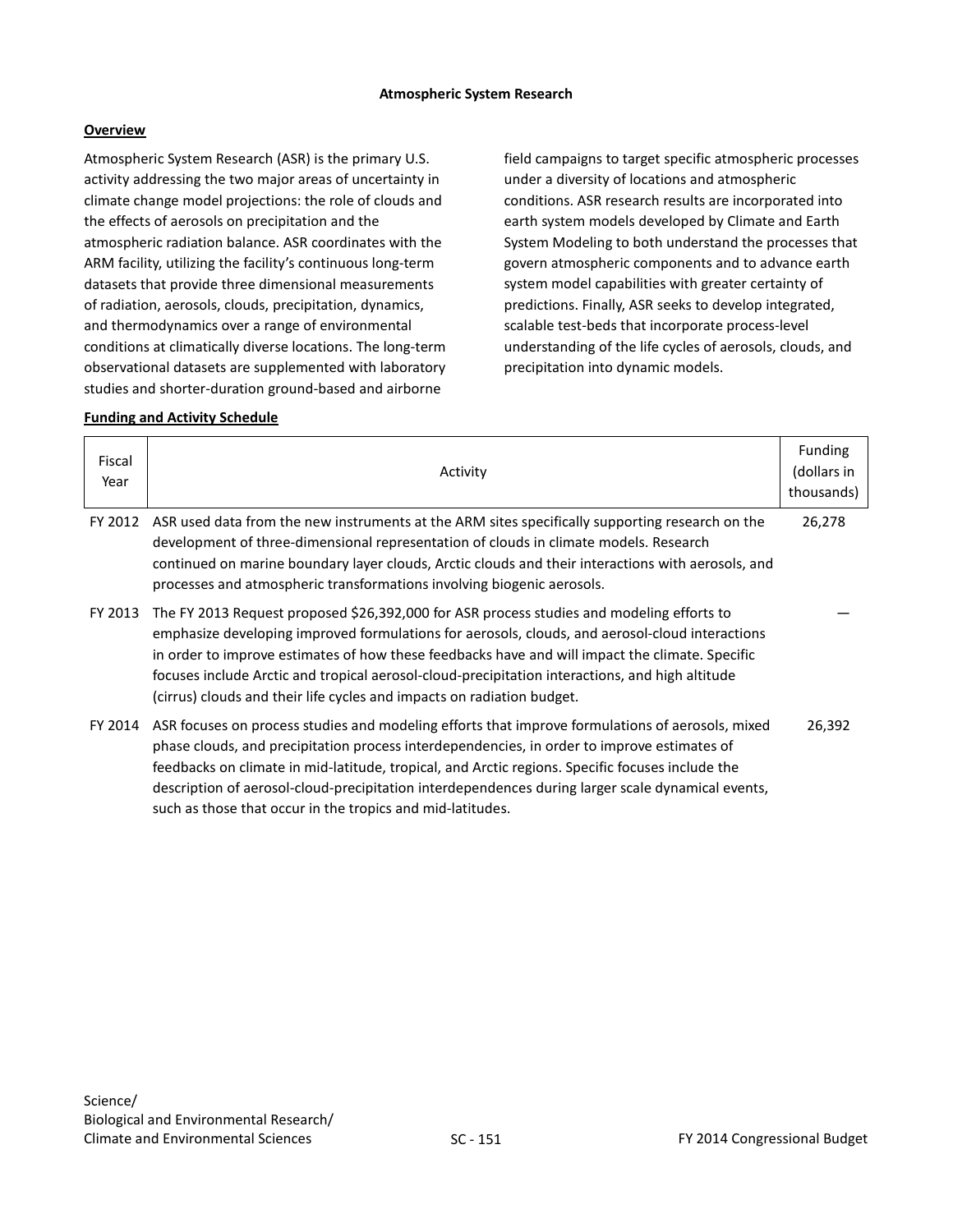Environmental System Science supports research that provides scientific understanding of the effects of climate change on terrestrial ecosystems, the role of terrestrial ecosystems in global carbon cycling, and the role of subsurface biogeochemical processes determining flow and transport in the subsurface and how the subsurface and above ground environments interact.

A significant fraction of the carbon dioxide  $(CO<sub>2</sub>)$  released to the atmosphere during fossil fuel combustion is taken up by terrestrial ecosystems, but the impacts of the timing and magnitude of climatic change, particularly warming, on the uptake of  $CO<sub>2</sub>$  by the terrestrial biosphere remain poorly understood. The significant sensitivity of climate models to terrestrial carbon cycle feedback and the uncertain signs of that feedback make resolving the role of the terrestrial biosphere on the

**Funding and Activity Schedule**

carbon balance a high priority. The research focuses on understanding, observing, and modeling the processes controlling exchange rates of greenhouse gases, in particular  $CO<sub>2</sub>$  and methane (CH<sub>4</sub>), between atmosphere and terrestrial biosphere, evaluating terrestrial sourcesink mechanisms for  $CO<sub>2</sub>$  and CH<sub>4</sub>, and improving the representation of terrestrial ecosystems in coupled earth system models.

Subsurface biogeochemical research supports integrated research, ranging from molecular to field scales, to understand and predict the role that biogeochemical processes play in controlling the cycling and mobility of materials in the subsurface and across key surfacesubsurface interfaces in the environment, including environmental contamination from past nuclear weapons production.

| Fiscal<br>Year | Activity                                                                                                                                                                                                                                                                                                                                                                                                                                                                                                                                                                                                                                                                                                                                                   | Funding<br>(dollars in<br>thousands) |
|----------------|------------------------------------------------------------------------------------------------------------------------------------------------------------------------------------------------------------------------------------------------------------------------------------------------------------------------------------------------------------------------------------------------------------------------------------------------------------------------------------------------------------------------------------------------------------------------------------------------------------------------------------------------------------------------------------------------------------------------------------------------------------|--------------------------------------|
| FY 2012        | Research focused on potential effects of warming, changes in rainfall, and increasing<br>concentrations of atmospheric $CO2$ on terrestrial ecosystems and the terrestrial carbon cycle. A<br>shift in emphasis focused on a new next-generation ecosystem-climate change experiment to<br>predict changes in Arctic permafrost. Research efforts continue to test and evaluate computer<br>models describing subsurface mobility of radionuclides and nutrients. In addition, experimental<br>research at the three Integrated Field Research Challenge (IFRC) sites emphasized sites where<br>there are biological and biogeochemical process controls over heavy metal and radionuclide flow<br>and transport, reducing activities at two of the sites. | 67,597                               |
| FY 2013        | The FY 2013 Request proposed \$79,337,000 to support the Arctic Next Generation Ecosystem<br>Experiment (Arctic NGEE) to improve the representation of the major carbon sinks associated with<br>changes in Arctic permafrost ecosystems in earth system and regional climate models. A second<br>NGEE is initiated to address poorly understood ecosystem processes that govern biogenic aerosol<br>emissions to the atmosphere in the tropics. Focusing on one of the most climatically-sensitive<br>tropical regions, the tropics NGEE experiment examines the role of rainfall stress on Amazonian<br>ecosystems and the resulting shifts in released aerosols that serve as cloud condensation nuclei.                                                |                                      |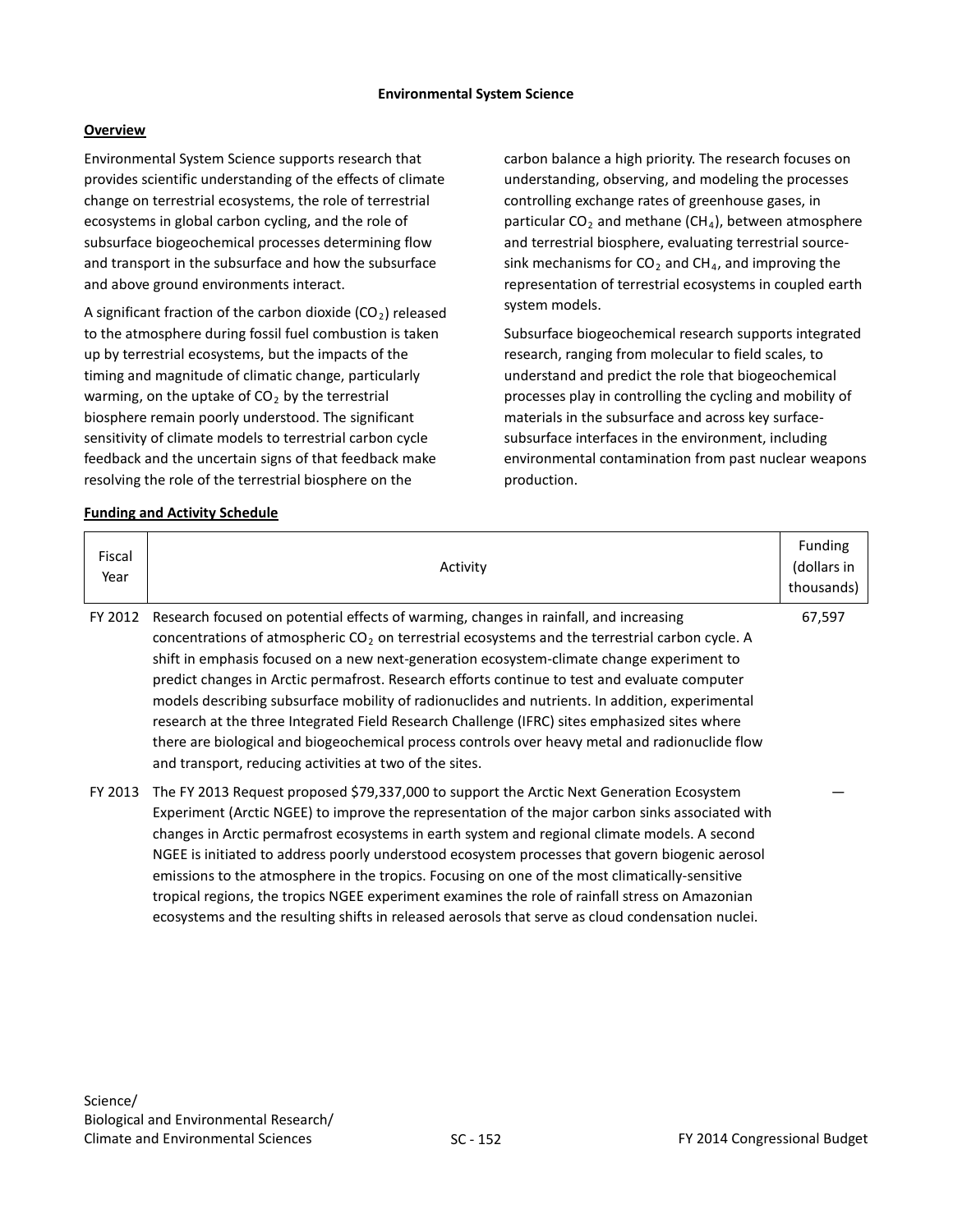| Fiscal<br>Year | Activity                                                                                                                                                                                                                                                                                                                                                                                                                                                                                                                                                                                                                                                                                                                        | Funding<br>(dollars in<br>thousands) |
|----------------|---------------------------------------------------------------------------------------------------------------------------------------------------------------------------------------------------------------------------------------------------------------------------------------------------------------------------------------------------------------------------------------------------------------------------------------------------------------------------------------------------------------------------------------------------------------------------------------------------------------------------------------------------------------------------------------------------------------------------------|--------------------------------------|
|                | Subsurface Biogeochemical Research continues support to advance the predictive understanding<br>of processes controlling the mobility of radionuclides and nutrients in the environment, including<br>field-based activities at one IFRC site. The focus of the multi-disciplinary field-based investigations<br>retains a focus to advance a science-based general modeling framework, based on a shift to larger<br>system scales as recommended in the 2010 workshop report, "Complex Systems Science for<br>Subsurface Fate and Transport." <sup>a</sup>                                                                                                                                                                    |                                      |
|                | FY 2014 The research will emphasize the Arctic and tropics Next Generation Ecosystem Experiments<br>(NGEE) and AmeriFlux to improve the representation of the major carbon sinks associated with<br>changing climates. Specific tropics NGEE field studies will be conducted based on the<br>recommendations provided during the NGEE Tropics Workshop held in FY 2012. Support for<br>terrestrial modeling activities will be shifted to Climate and Earth System Modeling portfolio, to<br>promote stronger model research coordination and cost efficiencies. In addition, more efficiency<br>will be gained by consolidating investments in terrestrial and subsurface biogeochemistry, nutrient<br>flow, and soil science. | 72,381                               |

|                                      | (dollars in thousands)                                      |  |        |  |  |
|--------------------------------------|-------------------------------------------------------------|--|--------|--|--|
|                                      | FY 2013 Annualized CR<br>FY 2012 Current<br>FY 2014 Request |  |        |  |  |
| <b>Terrestrial Ecosystem Science</b> | 40.193                                                      |  | 45,001 |  |  |
| Subsurface Biogeochemical Research   | 27.404                                                      |  | 27,380 |  |  |
| Total, Environmental System Science  | 67,597                                                      |  | 72,381 |  |  |

<span id="page-24-0"></span><sup>&</sup>lt;sup>a</sup> <http://science.energy.gov/ber/news-and-resources/> Science/ Biological and Environmental Research/ Climate and Environmental Sciences 6 1999 SC - 153 6 153 FY 2014 Congressional Budget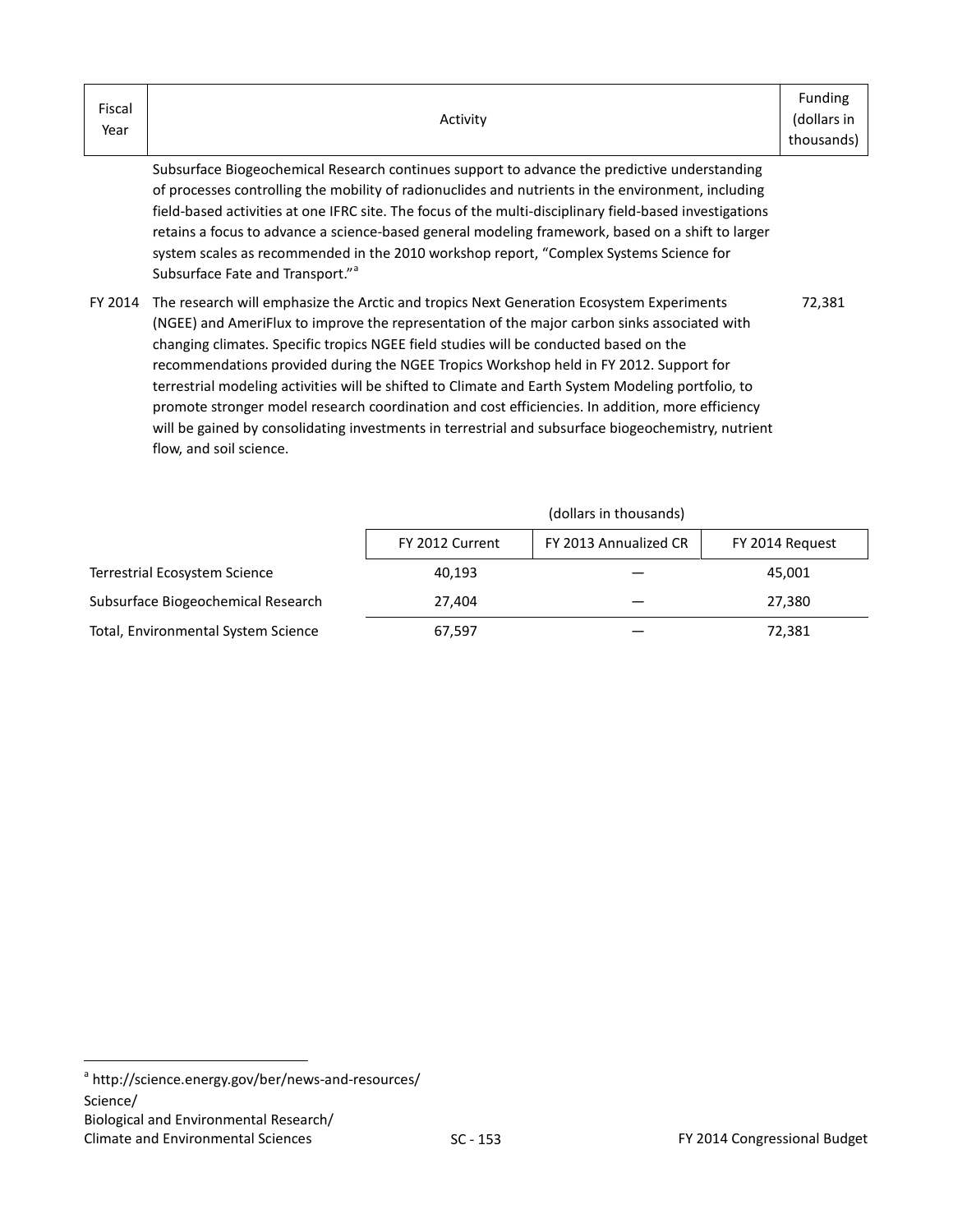Climate and Earth System Modeling develops physical, chemical, and biological model components, including the interactions of human and natural earth systems, needed to simulate climate variability and change from decades to centuries at regional and global scales. The research specifically focuses on quantifying and reducing the uncertainties in earth system models based on more advanced model development, diagnostics, and climate system analysis. Priority model components include the ocean, sea-ice, land-ice, aerosols, atmospheric chemistry, terrestrial carbon cycling, multi-scale dynamical interdependencies, and dynamical cores.

A unique objective of the BER Climate and Earth System Modeling investments is the study and modeling of both historical and current climate change, with an objective to validate and improve future climate projections based on the prediction successes using existing data testbeds. To rapidly and efficiently advance model capabilities, BER supports a unique and powerful inter-comparison resource, the Program for Climate Model Diagnosis and intercomparison (PCMDI), for global climate model development, validation, diagnostics, and outputs, using all 23 world-leading climate models. This ensures BER can

### **Funding and Activity Schedule**

exploit the best available science and practice within each of the world's leading climate research programs.

BER and the National Science Foundation (NSF) support the Community Earth System Model which is designed by the research community with open access and broad use by climate researchers worldwide. This model provides a critical capacity for regional climate projections, including information on how the frequency of occurrence and intensity of storms, droughts, and heat waves will change as climate evolves. Demonstrating the critical linkages between DOE's climate modeling investments, the scientific priorities for improvement of the community model are based on the outputs of the intercomparison and validation resource. DOE has also provided computational power and expertise to the Earth System modeling community, through its internal partnership between BER and the Office of Science's Advanced Scientific Computing Research program, innovating code design for optimal model computation on its petascale computers. Climate modeling tools are essential for informing investment decision-making processes for infrastructures associated with future large-scale deployment of energy supply and transmission.

| Fiscal<br>Year | Activity                                                                                                                                                                                                                                                                                                                                                                                                                                                                                                                                                                                                                                                                                                                                                                                               | Funding<br>(dollars in<br>thousands) |
|----------------|--------------------------------------------------------------------------------------------------------------------------------------------------------------------------------------------------------------------------------------------------------------------------------------------------------------------------------------------------------------------------------------------------------------------------------------------------------------------------------------------------------------------------------------------------------------------------------------------------------------------------------------------------------------------------------------------------------------------------------------------------------------------------------------------------------|--------------------------------------|
| FY 2012        | Model enhancements focused on adding additional representations of processes within the<br>coupled models while improving understanding and representations of complex systems<br>dynamics. For example, ice sheet and ocean models were coupled in the Community Earth System<br>Model to be capable of projecting sea-level rise, and systems dynamics were explored within and<br>among earth system and integrated assessment models. Additional work centered on<br>development of a variable grid coupled climate model, able to produce predictions at 20 km<br>resolution by the 4 <sup>th</sup> quarter of FY 2012. Tools for the dissemination of climate model output in<br>support of the Intergovernmental Panel on Climate Change (IPCC) Assessment Report 5 (AR 5)<br>were implemented. | 73,639                               |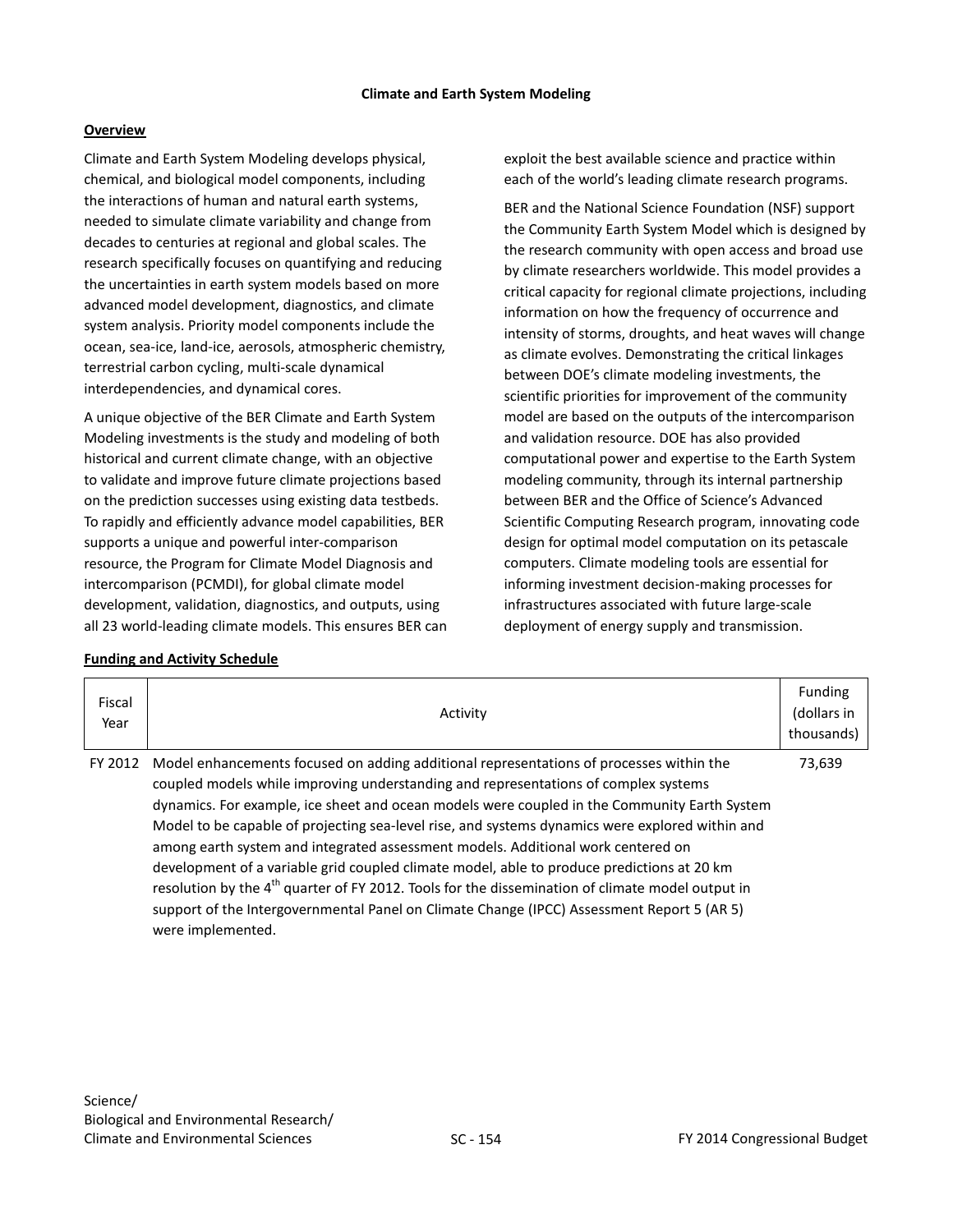| Fiscal | Activity | Funding<br>(dollars in |
|--------|----------|------------------------|
| Year   |          | thousands)             |

FY 2013 The FY 2013 Request proposed \$78,450,000 for research focusing on the development of an enhanced validation and verification capability to compare models and measurements with common framework and sophisticated software tools. A framework to use ARM measurements to validate the clouds and terrestrial carbon measurements to validate the land model will be included in this toolbox. The toolbox will be used on new climate model simulations to quantify the interactions between clouds and climate changes. Research is increased to enhance resolution of climate models operating on regional scales, and to expand model diagnostics, databases, and intercomparison studies. Funding is provided to augment the data and diagnostic technical and analysis capabilities within the national laboratories so that climate projections are carried out in support of the IPCC AR5 and completed.

FY 2014 Research on climate model development and analysis will focus on the science underpinning highresolution predictability using adaptive grids and uncertainty characterization. Emphasis will also be placed on regional predictions for the Arctic and tropics that map into extended Community Land Model capabilities using data from the NGEE experiments. In addition, understanding dynamical interdependencies that describe larger scale variabilities (such as El Niño) that influence regional climate predictability will be prioritized. 73,581

|                                          | (dollars in thousands)                                      |  |        |  |  |
|------------------------------------------|-------------------------------------------------------------|--|--------|--|--|
|                                          | FY 2013 Annualized CR<br>FY 2012 Current<br>FY 2014 Request |  |        |  |  |
| Regional and Global Climate Modeling     | 28,345                                                      |  | 28,159 |  |  |
| Earth System Modeling                    | 35,336                                                      |  | 35,569 |  |  |
| Integrated Assessment                    | 9.958                                                       |  | 9.853  |  |  |
| Total, Climate and Earth System Modeling | 73,639                                                      |  | 73,581 |  |  |

—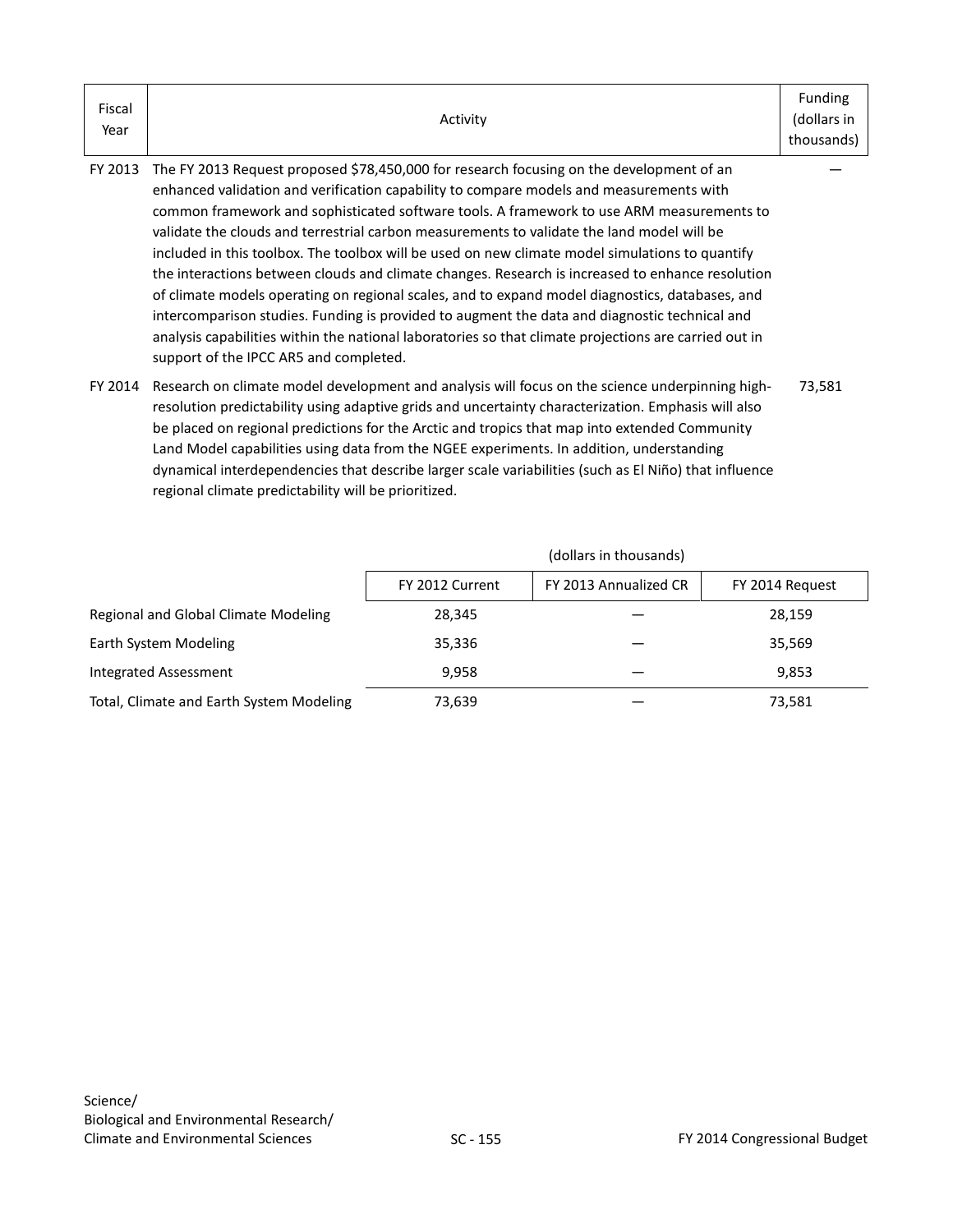Climate and Environmental Facilities and Infrastructure includes two scientific user facilities, climate data management for the climate science community, and general purpose equipment and plant projects for the Oak Ridge Institute for Science and Education (ORISE). The scientific user facilities—the Atmospheric Radiation Measurement Climate Research Facility (ARM) and the Environmental Molecular Sciences Laboratory (EMSL) provide the broad scientific community with technical capabilities, scientific expertise, and unique information to facilitate science in areas integral to BER's mission.

ARM is a multi-platform multi-site national scientific user facility, providing the world's most comprehensive continuous field measurements of climate data to promote the advancement of atmospheric process understanding and climate models through precise observations of atmospheric phenomena. ARM currently contains four fixed long-term measurement facility sites (in Oklahoma, Alaska, the Azores, and the western Pacific), three mobile facilities, and an airborne research capability that operates at sites selected by the scientific community. The ARM fixed sites and mobile measurement campaigns are distributed around the world in locations where we most critically need data to incorporate into climate models and improve model performance and predictive capabilities. Each of the ARM sites contains scanning radars, lidar systems, and in situ meteorological observing capabilities; the sites are additionally used to demonstrate technologies as they are developed by the community. ARM experiments to study the impact of evolving clouds, aerosols, and precipitation on the earth's radiative balance and rate of climate change address the two most significant scientific uncertainties in climate research. BER is also maintaining the exponentially increasing data archive to support enhanced analyses and model development. The data extracted from the archive are used to improve climate projections at higher resolution, greater sophistication, and lower uncertainty, all to better specify tipping points

associated with permafrost thaw and other patterns of extreme events.

Data sets generated by ARM and other DOE and Federal earth observing activities, as well as from earth system modeling activities, are large. The information in earth observations data can be used to achieve broad benefits ranging from natural disaster impact mitigation to commercial supply chain management to natural resource management. Access to and use of these data are fundamental to supporting decision-making, scientific discovery, and technological innovation. DOE's data management activities will be coordinated with the Big Earth Data Initiative in the President's FY 2014 Budget, which invests in standardizing and optimizing the management of data from Federal earth observations systems. Interagency coordination for this effort will be accomplished through the USGEO Subcommittee of the National Science and Technology Council (NSTC), led by the Office of Science and Technology Policy (OSTP), and in coordination with the USGCRP Observations Working Group. This research will be in collaboration with the Office of Science's Advanced Scientific Computing Research program.

EMSL provides integrated experimental and computational resources for discovery and technological innovation in the environmental molecular sciences. With more than fifty leading-edge instruments, EMSL enables users to undertake molecular-scale experimental and theoretical research on aerosol chemistry, biological systems, biogeochemistry, and interfacial and surface science. EMSL thus provides a unique opportunity to use multiple experimental systems to provide fundamental understanding of the physical, chemical, and biological processes that underlie DOE's energy and environmental mission areas, including alternative energy sources, improved catalysts and materials for industrial applications, insights into factors influencing climate change and carbon sequestration processes, and subsurface biogeochemical drivers at contaminated sites.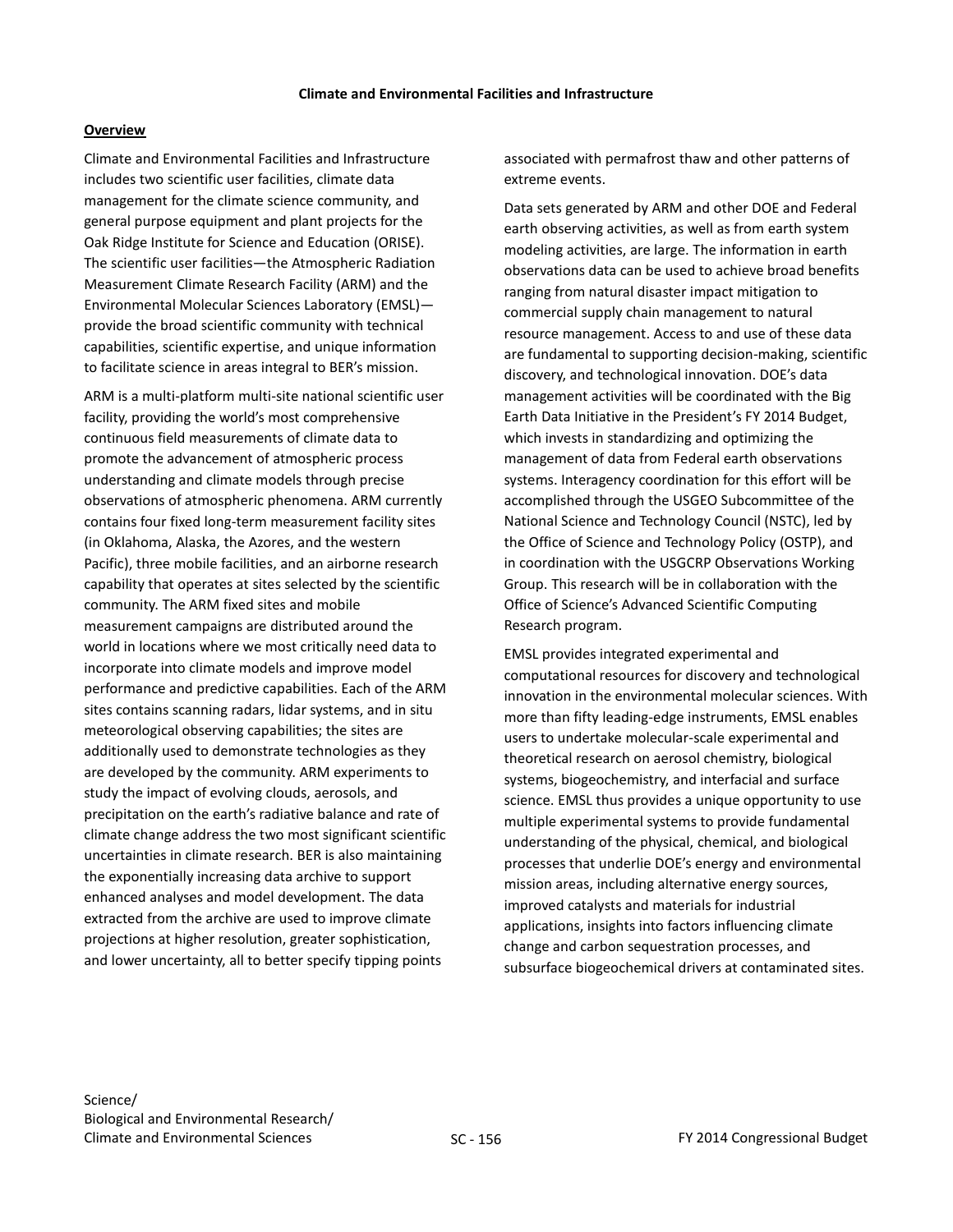# **Funding and Activity Schedule**

| Fiscal<br>Year | Activity                                                                                                                                                                                                                                                                                                                                                                                                                                                                                                                                                                                                  | Funding<br>(dollars in<br>thousands) |
|----------------|-----------------------------------------------------------------------------------------------------------------------------------------------------------------------------------------------------------------------------------------------------------------------------------------------------------------------------------------------------------------------------------------------------------------------------------------------------------------------------------------------------------------------------------------------------------------------------------------------------------|--------------------------------------|
| FY 2012        | ARM continued its long-term measurements for users to address key scientific uncertainties with a<br>goal to achieve 98% of scheduled operating time. Mobile facilities supported the India experiment<br>as well an experiment on the Madden Julian Oscillation on Gan Island in the Indian Ocean.<br>Instrumentation was obtained and site preparation was initiated for the mobile facility at Oliktok<br>Point, AK for three dimensional measurements of cloud and aerosol properties over land, sea, and<br>ice and the ARM fixed site in the Azores for observations of marine clouds and aerosols. | 122,437                              |
|                | EMSL supported facility operations that underpin user research to obtain a fundamental<br>understanding of the physical, chemical, and biological processes and a goal to achieve 98% of<br>scheduled operating time. Funding was completed for the High Magnetic Field Mass<br>Spectrometer.                                                                                                                                                                                                                                                                                                             |                                      |
|                | Data management activities continue.                                                                                                                                                                                                                                                                                                                                                                                                                                                                                                                                                                      |                                      |
| FY 2013        | The FY 2013 Request proposed \$122,018,000 for ARM support of long-term measurements at<br>fixed and mobile facilities for users to address key scientific uncertainties. The ARM measurements<br>at Oliktok Point, AK and the Azores are fully operational.                                                                                                                                                                                                                                                                                                                                              |                                      |
|                | EMSL supports facility operations that underpin user research to obtain a fundamental<br>understanding of the physical, chemical, and biological processes. The focus is to provide users<br>with enhanced access to new capabilities in molecular beam epitaxy and nano-secondary ion mass<br>spectrometry.                                                                                                                                                                                                                                                                                              |                                      |
|                | Data management activities continue for data-intensive science. The activities advance the use of<br>ARM data to inform and validate the earth system model development.                                                                                                                                                                                                                                                                                                                                                                                                                                  |                                      |
| FY 2014        | ARM will fully support its long-term measurements at fixed sites, and the mobile facilities will be<br>deployed to three climate-sensitive regions demanding targeted measurements: the Amazon<br>Basin; Oliktok, Alaska; and Finland. These observations are key to reducing the earth system<br>model uncertainties attributed to clouds and aerosols.                                                                                                                                                                                                                                                  | 122,366                              |
|                | EMSL will support facility operations that underpin user research to obtain a fundamental<br>understanding of the physical, chemical, and biological processes that map to DOE mission needs.<br>New capabilities of the Radiological Annex, including X-ray photo emission spectrometers,<br>electron microscopy, electron probe microanalyzer, transmission electron microscopy and<br>scanning electron microscopy, come on line in FY 2014 to study contaminated materials, and<br>examine radionuclides and chemical signatures.                                                                     |                                      |
|                | BER will participate in the Big Earth Data initiative to adapt the ARM data archive and other DOE<br>Earth data sets to specifications aimed at increasing interoperability and consistent with the needs<br>of the scientific community. In addition, ARM will continue to format its databases in order to<br>conform to the needs of the evolving climate modeling community.                                                                                                                                                                                                                          |                                      |
|                |                                                                                                                                                                                                                                                                                                                                                                                                                                                                                                                                                                                                           |                                      |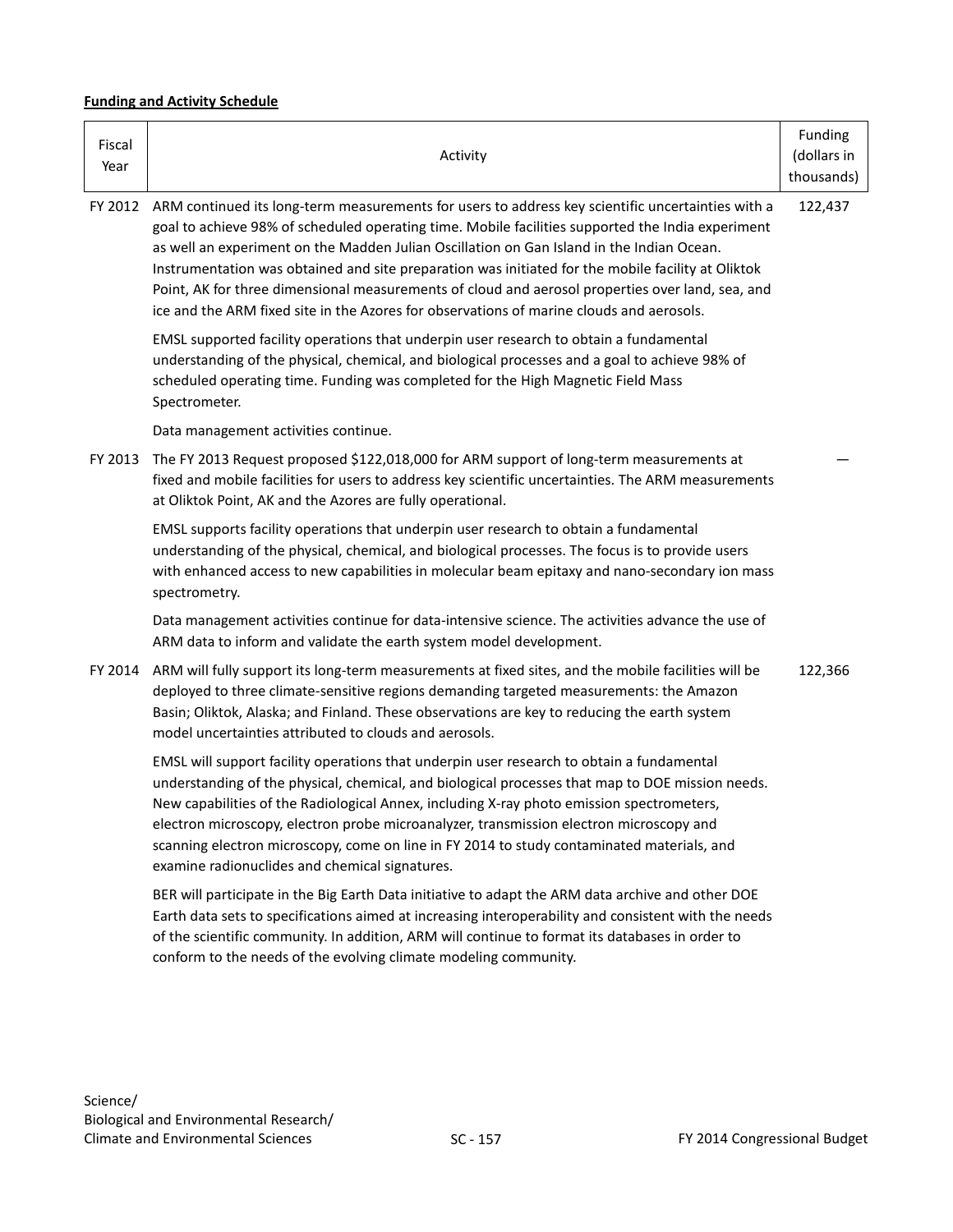|                                                                | (dollars in thousands) |                          |                 |
|----------------------------------------------------------------|------------------------|--------------------------|-----------------|
|                                                                | FY 2012 Current        | FY 2013<br>Annualized CR | FY 2014 Request |
| Atmospheric Radiation Measurement Climate Research Facility    | 67,908                 |                          | 71,199          |
| Environmental Molecular Sciences Laboratory                    | 50,324                 |                          | 46,671          |
| Data Management                                                | 3,205                  |                          | 3,496           |
| General Purpose Equipment (GPE)                                | 300                    |                          | 500             |
| <b>General Plant Projects (GPP)</b>                            | 700                    |                          | 500             |
| Total, Climate and Environmental Facilities and Infrastructure | 122,437                |                          | 122,366         |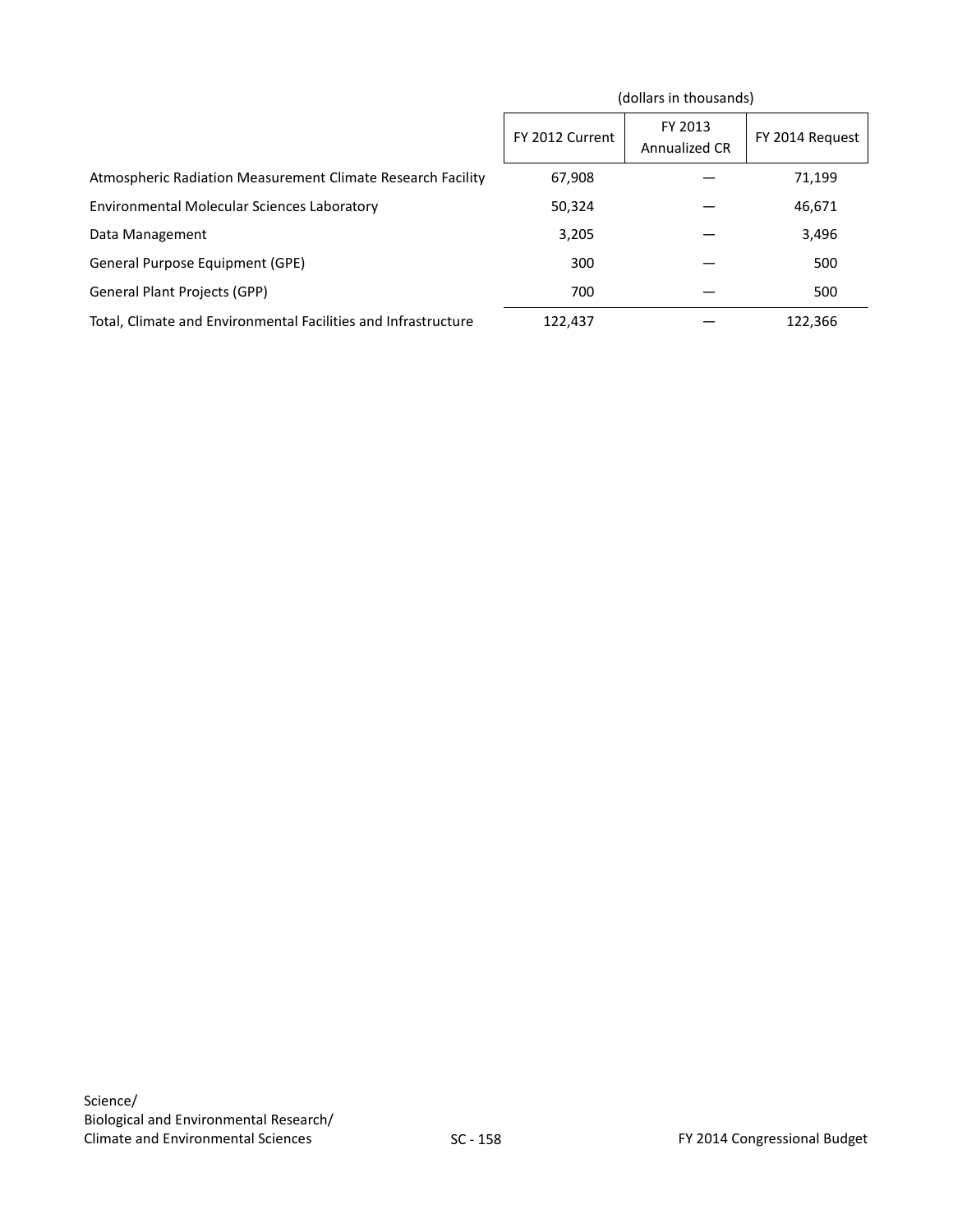### **Supporting Information**

### **Capital Operating Expenses**

### **Capital Operating Expenses Summary**

|                                                                                | (dollars in thousands)                                      |  |       |  |  |
|--------------------------------------------------------------------------------|-------------------------------------------------------------|--|-------|--|--|
|                                                                                | FY 2013 Annualized CR<br>FY 2012 Current<br>FY 2014 Request |  |       |  |  |
| Capital equipment over \$500,000, including<br>major items of equipment (MIEs) | 25.134                                                      |  | 7,467 |  |  |
| General plant projects (GPP) (under \$10 million)                              | 2,183                                                       |  | 500   |  |  |
| <b>Total, Capital Operating Expenses</b>                                       | 27,317                                                      |  | 7,967 |  |  |

### **Capital Equipment over \$500,000 (including MIEs)**

|                                                                                  | (dollars in thousands) |                    |                    |                                    |                    |
|----------------------------------------------------------------------------------|------------------------|--------------------|--------------------|------------------------------------|--------------------|
|                                                                                  | Total                  | <b>Prior Years</b> | FY 2012<br>Current | FY 2013<br>Annualized<br><b>CR</b> | FY 2014<br>Request |
| Major items of equipment (TEC over \$2 million)                                  |                        |                    |                    |                                    |                    |
| <b>Atmospheric Radiation Measurement Climate</b><br>Research Facility (ARM)      |                        |                    |                    |                                    |                    |
| Dual-Frequency Scanning Cloud Radar for Oliktok,<br>Alaska ARM Site (TEC/TPC)    | 3,500                  | 0                  | 3,500              |                                    | $\mathbf 0$        |
| Dual-Frequency Scanning Cloud Radar for ARM<br>Azores Climate Activity (TEC/TPC) | 3,070                  | 0                  | 3,070              |                                    | 0                  |
| Environmental Molecular Sciences Laboratory (EMSL)                               |                        |                    |                    |                                    |                    |
| Next Generation, High Magnetic Field Mass<br>Spectrometer (TEC/TPC)              | 17,500                 | 10,250             | 7,250              |                                    | $\boldsymbol{0}$   |
| Total, Major items of equipment, TEC/TPC                                         |                        |                    | 13,820             |                                    | 0                  |
| Other capital equipment projects under \$2 million TEC                           |                        |                    | 11,314             |                                    | 7,467              |
| Total, Capital equipment                                                         |                        |                    | 25,134             |                                    | 7,467              |

### **Atmospheric Radiation Measurement Climate Research Facility**

*Dual-frequency scanning cloud radar for the ARM Arctic Climate activity.* This instrument will provide the capability to measure cloud properties in a volume and will provide three-dimensional cloud properties at Oliktok, Alaska: essential data for developing highresolution climate models.

*Dual-frequency scanning cloud radar for the ARM Azores Climate activity.* This instrument will provide the capability to measure cloud properties in a volume and

### Science/ Biological and Environmental Research/ Capital Operating Expenses

will provide three-dimensional cloud properties in the Azores: essential data for developing high-resolution climate models.

### **Environmental Molecular Sciences Laboratory**

*Next Generation, High Magnetic Field Mass Spectrometer*  system is a world-leading system to measure and characterize complex mixtures of intact proteins and other biomolecules, aerosol particles, petroleum, and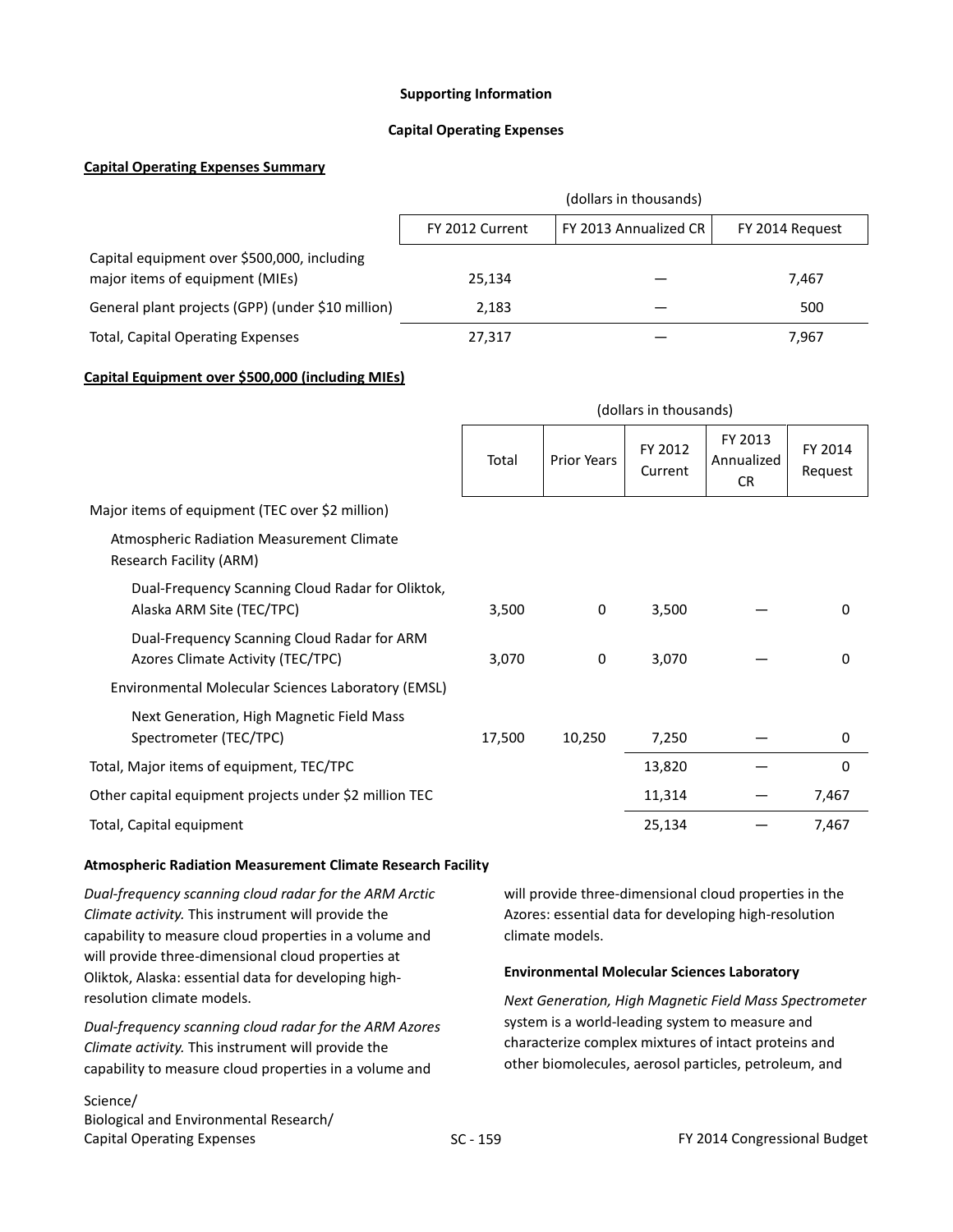constituents from other types of fluids. The Total Project Cost (TPC) was reviewed and approved at CD-2/3a, Approve Performance Baseline and Authorization to Award Magnet Procurement Contract, on August 30,

2011. The system will enable world-leading proteomics, metabolomics, and lipidomics with application to bioenergy, as well as provide insights relevant to climate science, fossil fuel processing, and catalysis.

# **General Plant Projects (GPP) (TEC under \$10 million)**

| (dollars in thousands) |             |                    |                             |                    |  |  |
|------------------------|-------------|--------------------|-----------------------------|--------------------|--|--|
| Total                  | Prior Years | FY 2012<br>Current | FY 2013<br>Annualized<br>CR | FY 2014<br>Request |  |  |
| n/a                    | n/a         | 2,183              |                             | 500                |  |  |

Other general plant projects under \$5 million TEC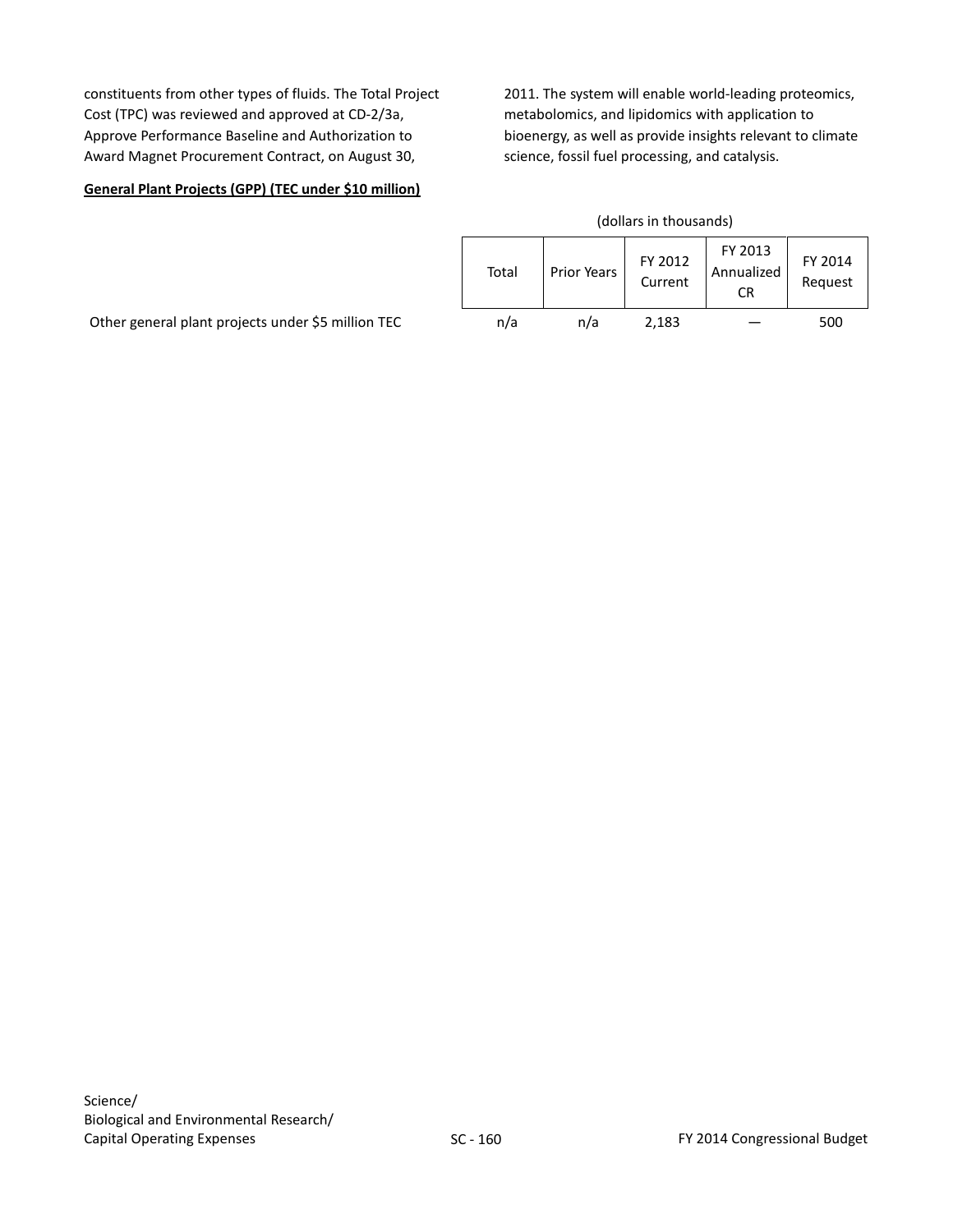### **Other Supporting Information**

# **Funding Summary**

|                                                    | (dollars in thousands) |                          |                    |  |  |
|----------------------------------------------------|------------------------|--------------------------|--------------------|--|--|
|                                                    | FY 2012<br>Current     | FY 2013<br>Annualized CR | FY 2014<br>Request |  |  |
| Research                                           | 389,806                |                          | 402,026            |  |  |
| Scientific user facilities operations and research | 187,807                |                          | 202,565            |  |  |
| Major items of equipment                           | 13,820                 |                          | 0                  |  |  |
| Other <sup>a</sup>                                 | 1,000                  |                          | 20,756             |  |  |
| Total, Biological and Environmental Research       | 592,433                | 613,287                  | 625,347            |  |  |

# **Scientific User Facilities Operations and Research**

|                                                             | (dollars in thousands) |               |         |
|-------------------------------------------------------------|------------------------|---------------|---------|
|                                                             | FY 2012                | FY 2013       | FY 2014 |
|                                                             | Current                | Annualized CR | Request |
| <b>Biological Systems Science</b>                           |                        |               |         |
| Structural Biology Infrastructure                           | 14,895                 |               | 14,895  |
| Joint Genome Institute                                      | 68,500                 |               | 69,800  |
| Total, Biological Systems Science                           | 83,395                 |               | 84,695  |
| Climate and Environmental Sciences                          |                        |               |         |
| Atmospheric Radiation Measurement Climate Research Facility | 67,908                 |               | 71,199  |
| Environmental Molecular Sciences Laboratory                 | 50,324                 |               | 46,671  |
| Total, Climate and Environmental Science                    | 118,232                |               | 117,870 |
| Total Science user facilities operations and research       | 201,627                |               | 202,565 |

<span id="page-32-0"></span> $a$  Includes SBIR, STTR, GPE, and non-Facility related GPP. Science/ Biological and Environmental Research/<br>OtherSupporting Information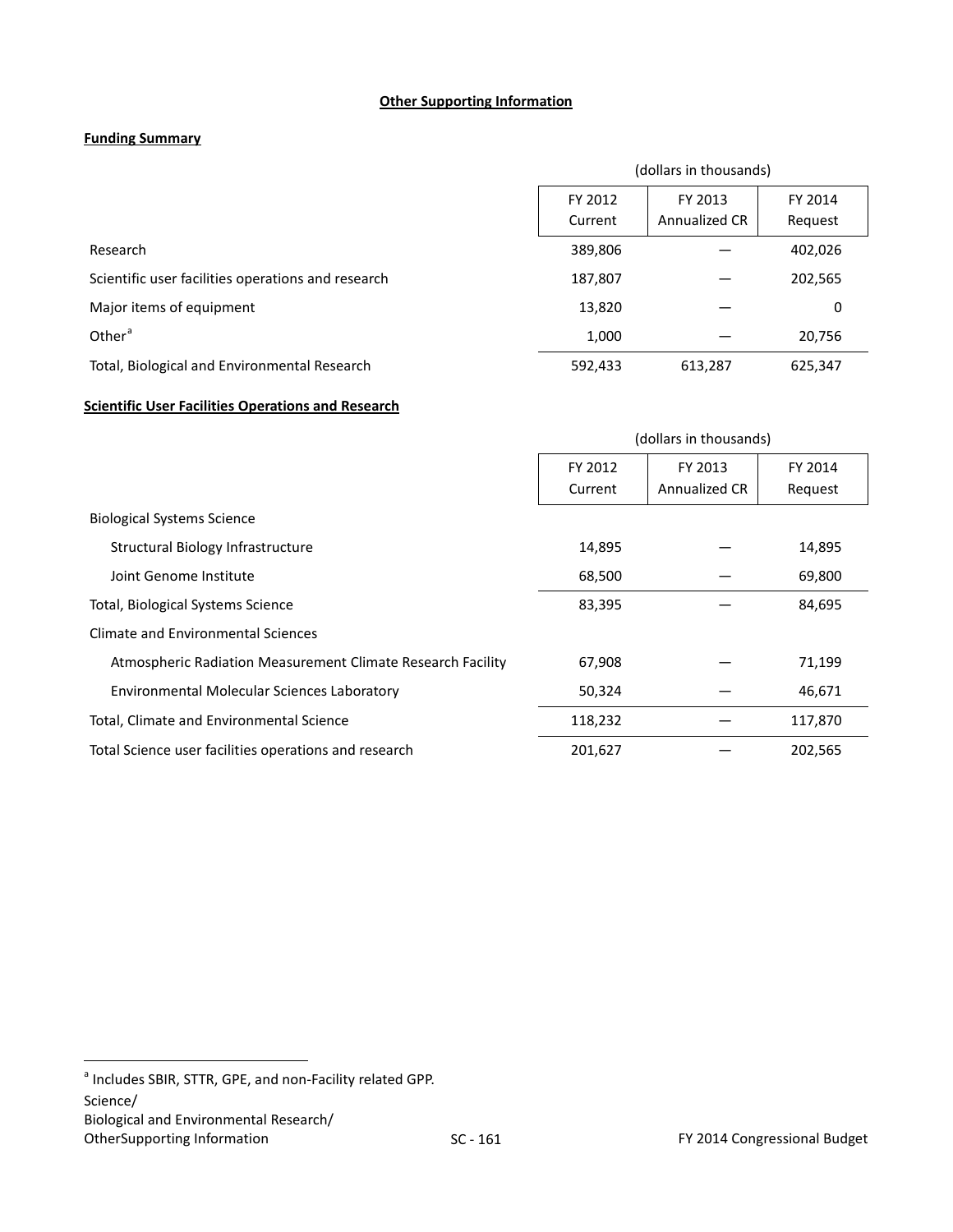### **Facilities Users and Hours**

|                                                                                | FY 2012  | FY 2013       | FY 2014 |  |
|--------------------------------------------------------------------------------|----------|---------------|---------|--|
|                                                                                | Current  | Annualized CR | Request |  |
| Joint Genome Institute <sup>a</sup>                                            |          |               |         |  |
| Achieved operating hours                                                       | 8,544    |               | N/A     |  |
| Scheduled operating hours                                                      | 8,316    |               | 8,616   |  |
| Optimal hours                                                                  | 8,316    |               | 8,616   |  |
| Percent of optimal hours                                                       | 102.7%   |               | 100.0%  |  |
| Unscheduled downtime hours                                                     | $\Omega$ |               | N/A     |  |
| Number of users <sup>b</sup>                                                   | 992      |               | 940     |  |
| Atmospheric Radiation Measurement Climate Research Facility (ARM) <sup>c</sup> |          |               |         |  |
| Achieved operating hours                                                       | 8,198    |               | N/A     |  |
| Scheduled operating hours                                                      | 7,906    |               | 7,906   |  |
| Optimal hours                                                                  | 7,906    |               | 7,906   |  |
| Percent of optimal hours                                                       | 103.7%   |               | 100.0%  |  |
| Unscheduled downtime hours                                                     | $\Omega$ |               | N/A     |  |
| Number of users <sup>d</sup>                                                   | 1,231    |               | 1,000   |  |

<span id="page-33-0"></span><sup>&</sup>lt;sup>a</sup> JGI scheduled and optimal hours are based on being open 24 hours a day, 7 days a week (less holidays, planned downtime for maintenance, installation of new instrumentation, etc.) Actual hours can differ when maintenance and instrument

<span id="page-33-1"></span>upgrades, etc. take more or less time than planned.<br><sup>b</sup> All JGI users are remote. Primary users are individuals associated with approved projects being conducted at the JGI in a reporting period. Each user is counted once per year regardless of how many proposals their name may be associated with. Additionally, different users reflect vastly differing levels of JGI resources.

<span id="page-33-2"></span> $c^2$  ARM scheduled and optimal hours are base on the average over the fixed sites. The hours are estimated based on planned downtime for maintenance, installation of new instrumentation, weather history of each site, etc. Actual hours can differ when maintenance and instrument upgrades, weather related downtime, etc. take more or less time than planned.

<span id="page-33-3"></span>d ARM users are both onsite and remote. A unique scientific user is defined by the use of an ARM Facility's on-site assets, off-site services, or data services during the defined reporting period. Prior to FY 2013 an ARM user could be counted more than once by using multiple ARM capabilities. This change reduces the FY 2013 ARM user count. Science/

Biological and Environmental Research/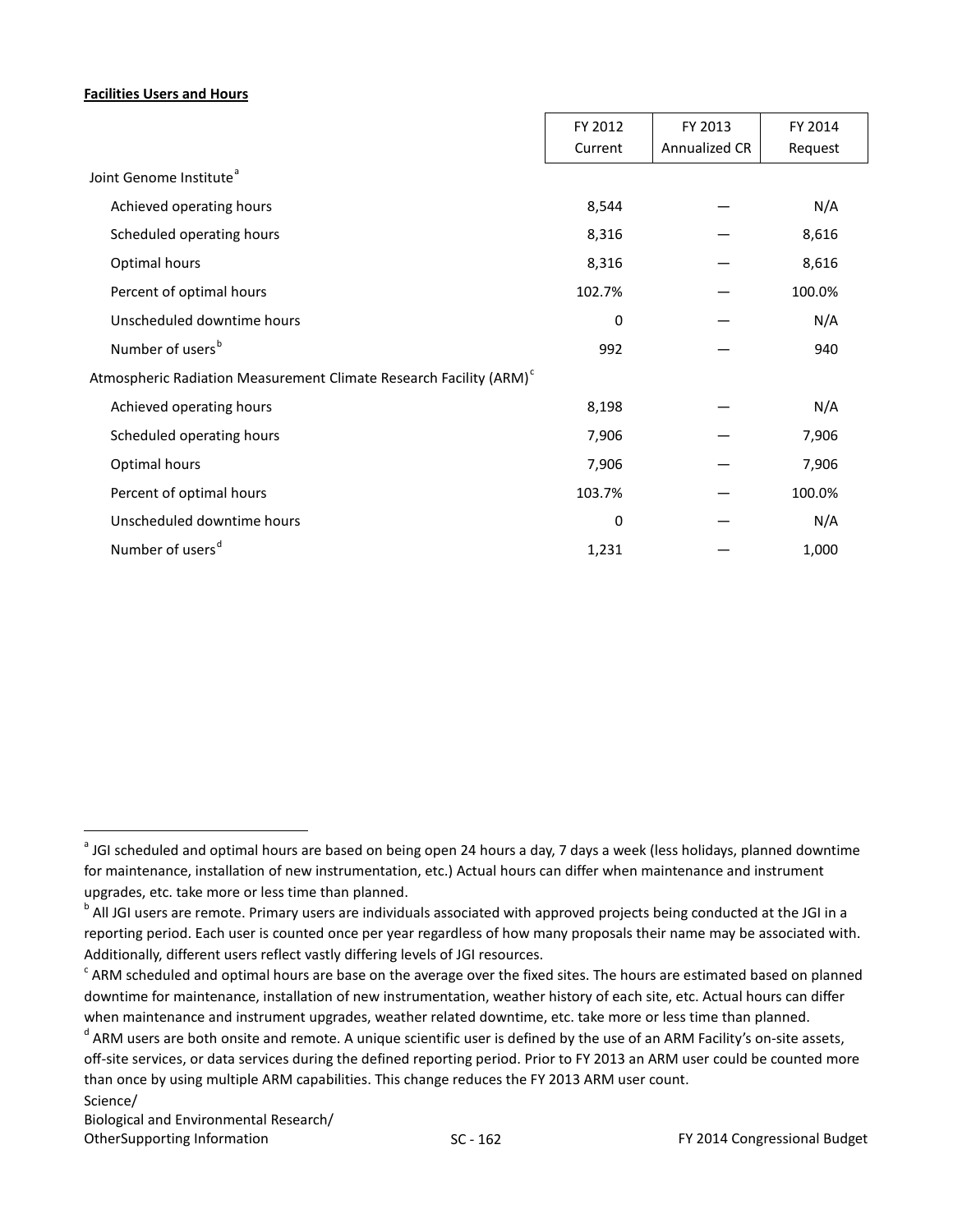|                                                          | FY 2012<br>Current | FY 2013<br>Annualized CR | FY 2014<br>Request |
|----------------------------------------------------------|--------------------|--------------------------|--------------------|
| Environmental Molecular Sciences Laboratory <sup>a</sup> |                    |                          |                    |
| Achieved operating hours                                 | 4,265              |                          | N/A                |
| Scheduled operating hours                                | 4,296              |                          | 4,272              |
| Optimal hours                                            | 4,296              |                          | 4,272              |
| Percent of optimal hours                                 | 99.3%              |                          | 100.0%             |
| Unscheduled downtime hours                               | 31                 |                          | N/A                |
| Number of users <sup>b</sup>                             | 718                |                          | 750                |
| <b>Total Facilities</b>                                  |                    |                          |                    |
| Achieved operating hours                                 | 21,007             |                          | <b>NA</b>          |
| Scheduled operating hours                                | 20,518             |                          | 20,794             |
| Optimal hours                                            | 20,518             |                          | 20,794             |
| Percent of optimal hours (funding weighted)              | 102.2%             |                          | 100.0%             |
| Unscheduled downtime hours                               | 31                 |                          | N/A                |
| Number of users                                          | 2,941              |                          | 2,690              |

Structural Biology Infrastructure activities are at Basic Energy Sciences user facilities and the user statistics are included in the BES user statistics.

Science/ Biological and Environmental Research/

<span id="page-34-0"></span><sup>&</sup>lt;sup>a</sup> EMSL scheduled and optimal hours are generalized to 12 hours a day, seven days a week (4,380 hours), less holidays (96 hours), because some capabilities are available 24/7 while others require EMSL staff assistance. Leap years, as well as planned downtime for maintenance, installation of new instrumentation, etc. can also modify the hours available. Actual hours can differ when maintenance, instrument upgrades, etc. take more or less time than planned.

<span id="page-34-1"></span><sup>&</sup>lt;sup>b</sup> EMSL users are both onsite and remote. Individual users are counted once per year. On-site users are individuals who are physically present using an EMSL capability at least once during the reporting period as part of an active project. Remote users are members of an approved research project team who remotely access and operate EMSL capabilities; reduce, collate or otherwise modify project data; modify open source codes originally developed by EMSL; and send or receive materials/samples. Individual users are counted once per year.